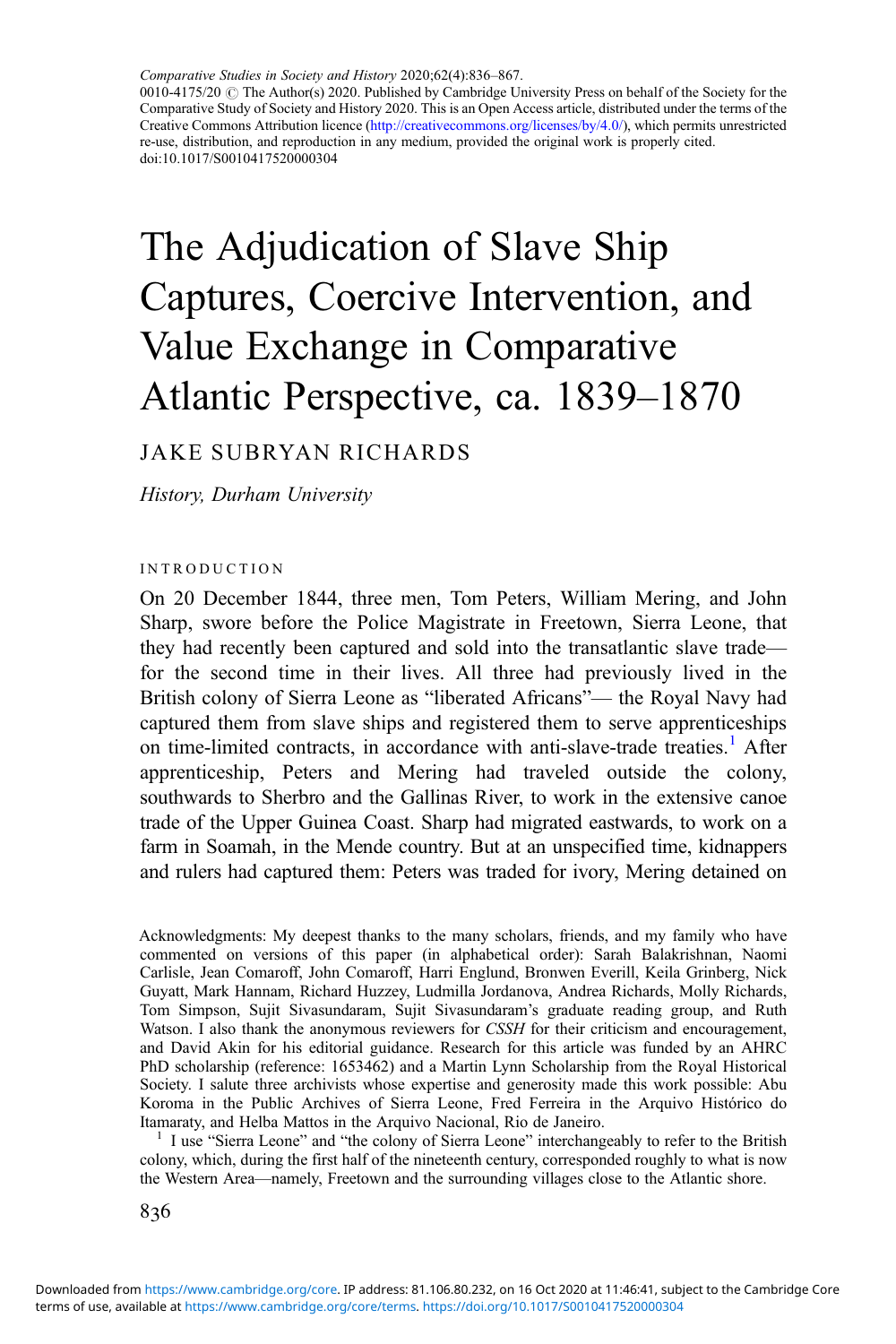the pretext of damaging property, and Sharp held as compensation for the crimes of an acquaintance, who "took" another man's wife.<sup>2</sup>

By November 1844, Louis, a Spanish slave trader operating in the Sherbro region, had bought all three men and "plenty other slaves." He dismissed their protests that they were "Her Majesty's subjects." Louis flogged and chained them in barracoons, the holding facilities from which slave traders would embark the three men on canoes, and then ocean-going ships. Another subject of Sierra Leone, Elizabeth Eastman, had tried to help Tom Peters. Louis punished her by flogging her so severely that he allegedly caused the miscarriage of her pregnancy and possibly even killed her.<sup>3</sup> Unjust detention had morphed into sale to transatlantic traders and fatal violence. The prospect of redemption was fading fast.

Louis embarked Peters, Mering, Sharp, and 345 other captives on the Spanish ship Engañador. But early in the voyage a British ship captured the Engañador and brought it north to Freetown. The Anglo-Spanish Court of Mixed Commission then re-released the captives, again as "liberated Africans." After the Governor of Sierra Leone received copies of the statements that the three men gave to the magistrate, he authorized a naval expedition to seek redress and "pledges" from local African chiefs against the future capture or re-enslavement of liberated Africans. When the three men had made their statements, they could not have foreseen British warships sailing southwards with such a mandate. But now, violence was on the horizon.

The chain linking Peters, Mering, and Sharp to British naval retaliation against the Sherbro chiefs illustrates a major problem regarding abolition: political authorities struggled to define how anti-slave-trade law should operate among polities. As in the case of these three men, the norms for legal regulation could quickly morph from defining jurisdiction to violent confrontation. What does their story tell us about the process of abolition? How did anti-slave-trade jurisdictions relate to sovereign jurisdiction, which in the nineteenth-century Atlantic world usually involved sovereigns applying either free soil or slave soil within territorial borders?<sup>4</sup> How and

<sup>4</sup> Sue Peabody and Keila Grinberg, "Free Soil: The Generation and Circulation of an Atlantic Legal Principle," Slavery & Abolition 32 (Sept. 2011): 331-39; Cristina Nogueira da Silva and Keila Grinberg, "Soil Free from Slaves: Slave Law in Late Eighteenth- and Early Nineteenth-Century Portugal," Slavery & Abolition 32 (Sept. 2011): 431–46; Ada Ferrer, "Haiti, Free Soil, and Antislavery in the Revolutionary Atlantic," American Historical Review 117 (2012): 40–66.

<sup>&</sup>lt;sup>2</sup> On certain Africans' experiences of enslavement and subsequent 'liberation' in Sierra Leone, see P.E.H. Hair, "The Enslavement of Koelle's Informants," Journal of African History 6 (1965): <sup>193</sup>–203. <sup>3</sup> Lieutenant-Governor William Fergusson to Commodore William Jones, 20 Jan. 1845, encl.

<sup>(</sup>mislabelled 20 Dec. 1845) "Correspondence with British Coms. at Sierra Leone, Havana, Cape of Good Hope, Jamaica, Loanda, and Cape Verd Islands; Reports from British Vice-Admiralty Courts and Naval Officers on Slave Trade: 1845 (Class A)," 19th Century House of Commons Sessional Papers, vol. 50, paper 723 (Jan. 1846), pp. 34–37.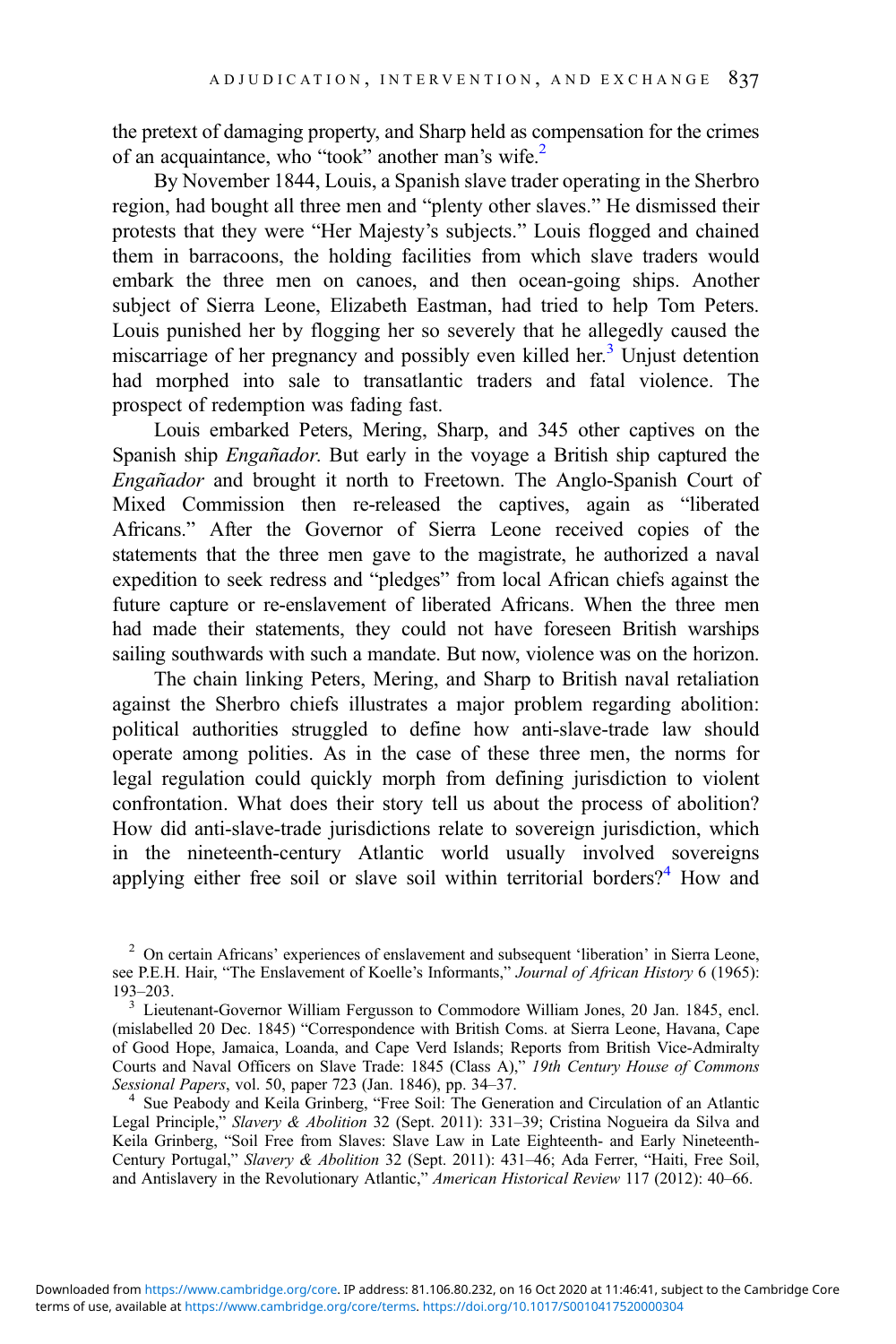why did regulation shift from coercive violence to settled compromise, and vice versa?

From various perspectives, social theorists and historians have analyzed the relationship between law, coercion, and society in different ways. Analyses have assigned primacy to codes, institutions, social practices, or economic change (inter alia) in shaping legal regulation and enforcement, and in turn being shaped by them. For instance, Max Weber's modernity through rational decision-making, Pierre Bourdieu's "entire social universe," and E. P. Thompson's typology of law as institution, personnel, ideology, and rule of law all envisaged law as constitutive of society. Law was a tool for social domination and reproduction because it facilitated elites' consolidation of control. Judicial hierarchy, high qualifications for entry into the legal field, and the symbolic power to name aided this consolidation, but also provided opportunities for resistance movements and social change.<sup>5</sup>

One major aim for these scholars was to explain how the state's unified jurisdiction developed out of competition to control resource extraction, fragmentary class interests, and sectional differences. Jurists' symbolic capital reflected and created a worldview that ensured widespread consent to state jurisdiction.<sup>6</sup> Elites used violence to create jurisdiction, and subsequent enforcement was premised on police coercion, extrajudicial violence, and the changing nature (and level) of consent.

But in the case of Peters, Mering, and Sharp, violence was not the whole story. In addition to applying naval coercion, Lieutenant-Governor Fergusson demanded "redress," which involved exchanging human and non-human property to re-establish order between Sierra Leone and the Sherbro chiefs. As with law's role in society, commodity exchanges were modes of establishing and sustaining social order. From Bronislaw Malinowski and Marcel Mauss onward, anthropologists have emphasized that commodity exchanges, including gifting and trade, only make sense within the "totality" of social relations.7 Mauss influentially enumerated the gift's obligations of giving, receiving, and repaying. Gift exchange distributed wealth and

 $<sup>5</sup>$  Max Weber, *Economy and Society: An Outline of Interpretive Sociology*, Guenther Roth and</sup> Claus Wittich, eds. (Berkeley, 1978), 641–776; E. P. Thompson, Whigs and Hunters: The Origin of the Black Act (London, 1975), 260–62; Pierre Bourdieu, "The Force of Law: Toward a Sociology of the Juridical Field," Hastings Law Journal 38 (1986): 850; Pierre Bourdieu, Sur L'état: Cours au Collège de France, 1989–1992, Patrick Champagne, Remi Lenoir, Franck Poupeau, and Marie-Christine Rivière, eds. (Paris, 2012), 521; Mindie Lazarus-Black and Susan F. Hirsch, Contested States: Law, Hegemony and Resistance (New York, 1994).<br><sup>6</sup> Charles Tilly, "War Making and State Making as Organized Crime," in Dietrich

Rueschemeyer, Peter B. Evans, and Theda Skocpol, eds., *Bringing the State Back In* (Cambridge, UK, 1985), 169–91; Bourdieu, *Sur L'état*, 508–34.

Bronislaw Malinowski, Argonauts of the Western Pacific: An Account of Native Enterprise and Adventure in the Archipelagoes of Melanesian New Guinea (London, 1972); Marcel Mauss, The Gift: Forms and Functions of Exchange in Archaic Societies, Ian Cunnison, trans. (London, 1966).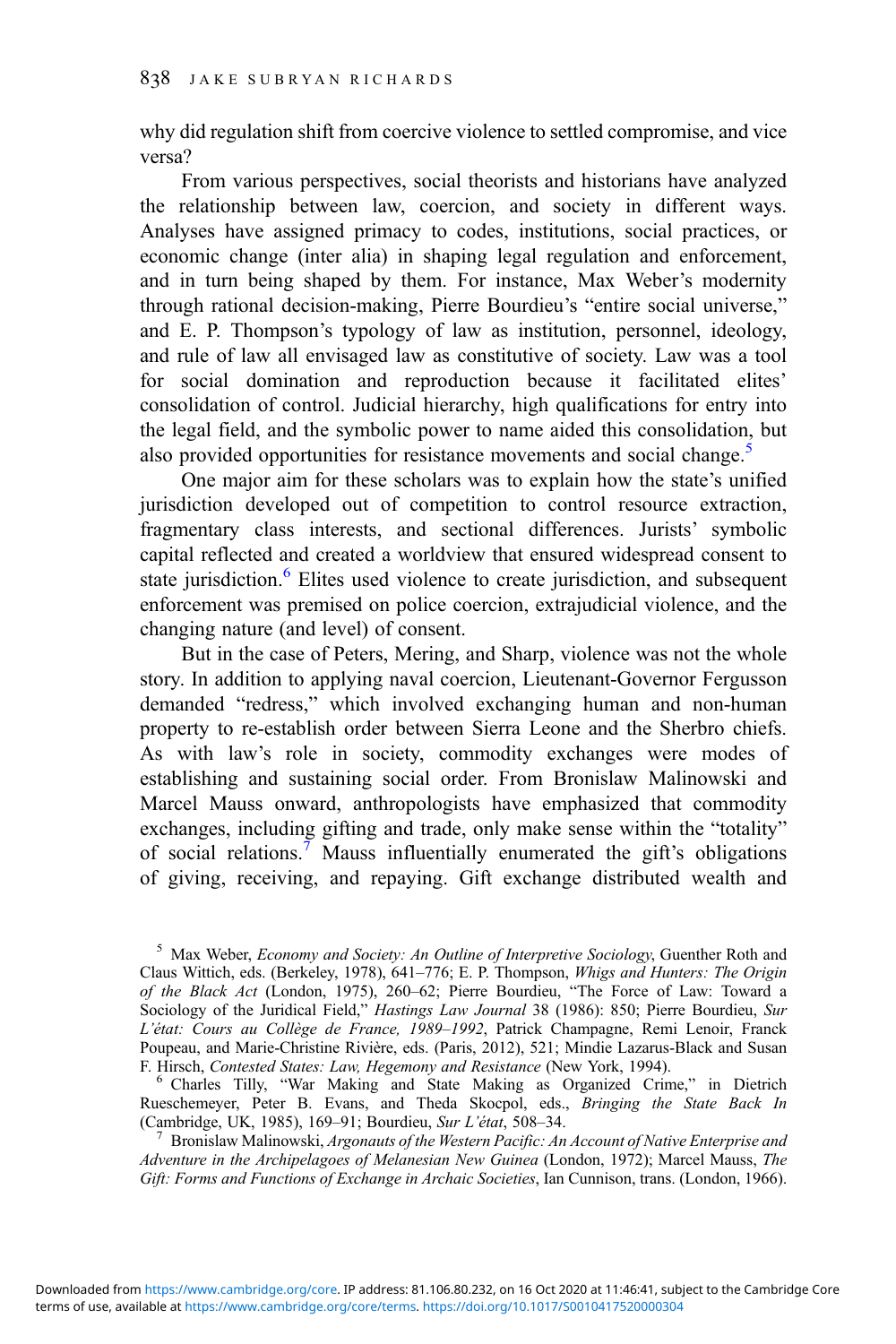honor.<sup>8</sup> As Marshall Sahlins demonstrated, Mauss envisaged the basis of social order not in the war of all against all, but rather in the exchange of everything with everybody.<sup>9</sup>

Gifting and commodity exchange were not necessarily peaceful, however. As Annette Weiner has argued, elites have consolidated their position by determining which objects may enter circulation as gifts and/or trading goods.<sup>10</sup> Such consolidation has also involved competition between elites to give ever-grander gifts, earn increased honor, and thereby attain political ascendancy.<sup>11</sup> Exchange could precipitate violent conflict. For instance, in the 1820s, on the Upper Guinea Coast, the chiefs of Falaba allegedly discussed threatening the Limba with war to compel them to hand over goods that Falaba could use to repay a gift to another group, the Mandinka.<sup>12</sup>

Like social theories of law, anthropological studies of gifting and exchange have focused on cases where a shared worldview was possible and desirable. Learning from social theorists of law and economic anthropologists, we find that value exchange was analogous to law: it made sense only within all social relations, it was amenable to elite consolidation of power and legitimacy, and it created and consolidated worldviews, including of the life-cycle, gender relations, maritime trade, and conflict resolution.

However, for anti-slave-trade jurisdiction, there was little prospect of a shared worldview to underpin legitimacy. Polities in West Africa and the Americas were reluctant signatories of abolition treaties and agreements that British imperial hegemony had foisted upon them. The treaties established new courts to adjudicate over captures of slave ships for most of the nineteenth century until the ending of the transatlantic routes in the 1860s. At the same time, British naval patrols meant that the breakdown into violent confrontation was never far away. Anti-slave-trade jurisdiction involved coercion in its origins and regulation, elite negotiation regarding local jurisdiction over territory and people, and value exchange—all without the premise of a shared worldview.

The mixed-commission treaty courts and vice-admiralty courts that adjudicated captures, extrajudicial actions to "liberate" African captives, and Law Officers' advice in Britain regarding controversial seizures have been the subject of recent scholarship. Scholars have fruitfully analyzed developments in inter-polity law in the context of battles between Atlantic

Western Africa (London, 1825), 283.

<sup>&</sup>lt;sup>8</sup> C. A. Gregory, *Gifts and Commodities* (London, 1982).<br><sup>9</sup> Marshall Sahlins, *Stone Age Economics* (London, 1974), 170.<br><sup>10</sup> Annette B. Weiner, *Inalienable Possessions: The Paradox of Keeping-While-Giving*<br>(Berkeley,

<sup>&</sup>lt;sup>11</sup> Marilyn Strathern, "Discovering 'Social Control," Journal of Law and Society 12 (1985): 111–34.<br><sup>12</sup> Alexander Gordon Laing, *Travels in the Timannee, Kooranko, and Soolima Countries, in*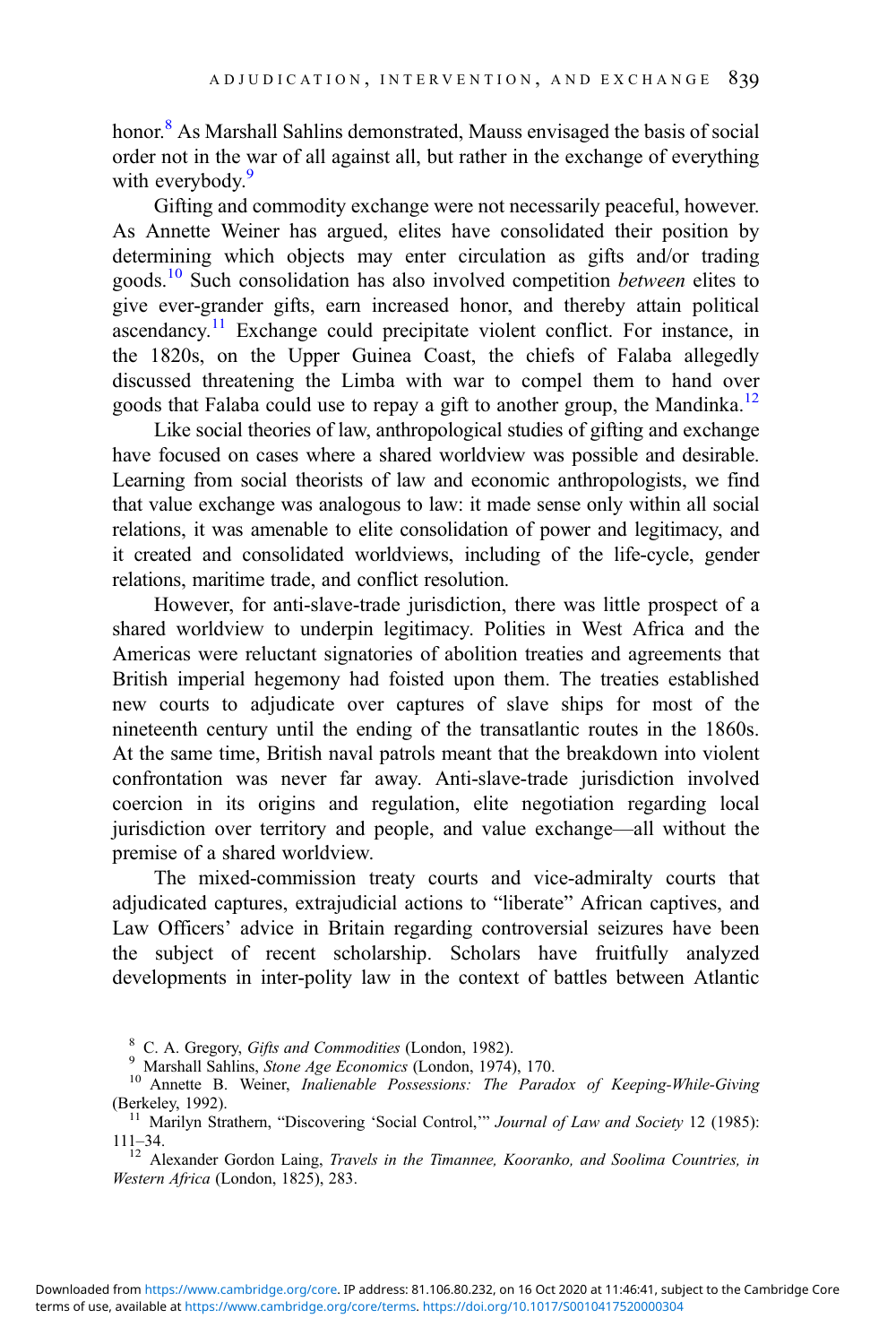proslavery and antislavery ideologies. Others have focused on British antislavery imperialism, underpinned by ideological distinctions between "civilized" and "barbaric" polities, thereby contributing to a belief that abolition required substantial political and commercial control of sub-Saharan West Africa.<sup>13</sup> Some related legal controversies, such as *Burón v*. Denman, still inform the doctrine that acts of state are non-justiciable: sovereign acts committed abroad deemed necessary for pursuing foreign policy are not liable to court jurisdiction or to compensation claims by subjects of other states. $14$ 

The approach here is complementary yet different: I see the courts as one factor in making anti-slave-trade jurisdiction and law. Other important factors included the actions of African and Brazilian political authorities, British diplomats and naval officers, and the liberated Africans. Studying this legal regime in comparative Atlantic perspective, from the primary base of British abolition (Sierra Leone) and the primary mid-century target (south-eastern Brazil) unearths common problems of defining and regulating jurisdiction. This approach helps us to rethink the relationship between jurisdiction and regulation, the interactions between British imperial agents and local political authorities, and the possibilities for liberated Africans in a world of competing political formations in the nineteenth century. Central to these problems were the overlapping patterns of explosive inter-polity violence and negotiated value exchange.

#### THE CASE FOR COMPARISON

The Upper Guinea and Brazilian coasts were part of a shared Atlantic world in the age of abolition. To try to end the transatlantic slave routes in the nineteenth century, Britain signed bilateral treaties with other slave-trading polities. These

 $13$  On international/inter-polity law, see Jenny S. Martinez, The Slave Trade and the Origins of International Human Rights Law (Oxford, 2012); Lauren A. Benton and Lisa Ford, Rage for Order: The British Empire and the Origins of International Law, 1800–1850 (Cambridge, Mass., 2016), 117–31. On the courts as a turning point in European imperialism in Africa, see Richard L. Roberts and Kristin Mann, "Law in Colonial Africa," in Kristin Mann and Richard L. Roberts, eds., Law in Colonial Africa (Portsmouth, 1991), 3–58, at 10. See, more generally, Edward Keene, "A Case Study of the Construction of International Hierarchy: British Treaty-Making against the Slave Trade in the Early Nineteenth Century," *International Organization* 61 (2007): 311–39; Derek R. Peterson, ed., Abolitionism and Imperialism in Britain, Africa, and the Atlantic (Athens, Ohio, 2010); Richard Huzzey, Freedom Burning: Anti-Slavery and Empire in Victorian Britain (Ithaca, 2012); Bennett Ostdiek and John Fabian Witt, "The Czar and the Slaves: Two Puzzles in the History of International Arbitration," American Journal of International Law 113 (2019): 535–67.

<sup>&</sup>lt;sup>14</sup> See, in particular, *Burón v. Denman* (1848), 2 Exch 167, 154 ER 450, discussed below. See also Amanda Perreau-Saussine, "British Acts of State in English Courts," British Yearbook of International Law 78 (2008): 176–254. For a recent case, see Rahmatullah (Respondent) v. Ministry of Defence and Another (Appellants) [2017] UKSC 1, [https://www.supremecourt.uk/](https://www.supremecourt.uk/cases/docs/uksc-2015-0002-judgment.pdf) [cases/docs/uksc-2015-0002-judgment.pdf](https://www.supremecourt.uk/cases/docs/uksc-2015-0002-judgment.pdf) (last accessed 22 Dec. 2019), pars. 23–24, 26, 37, 65.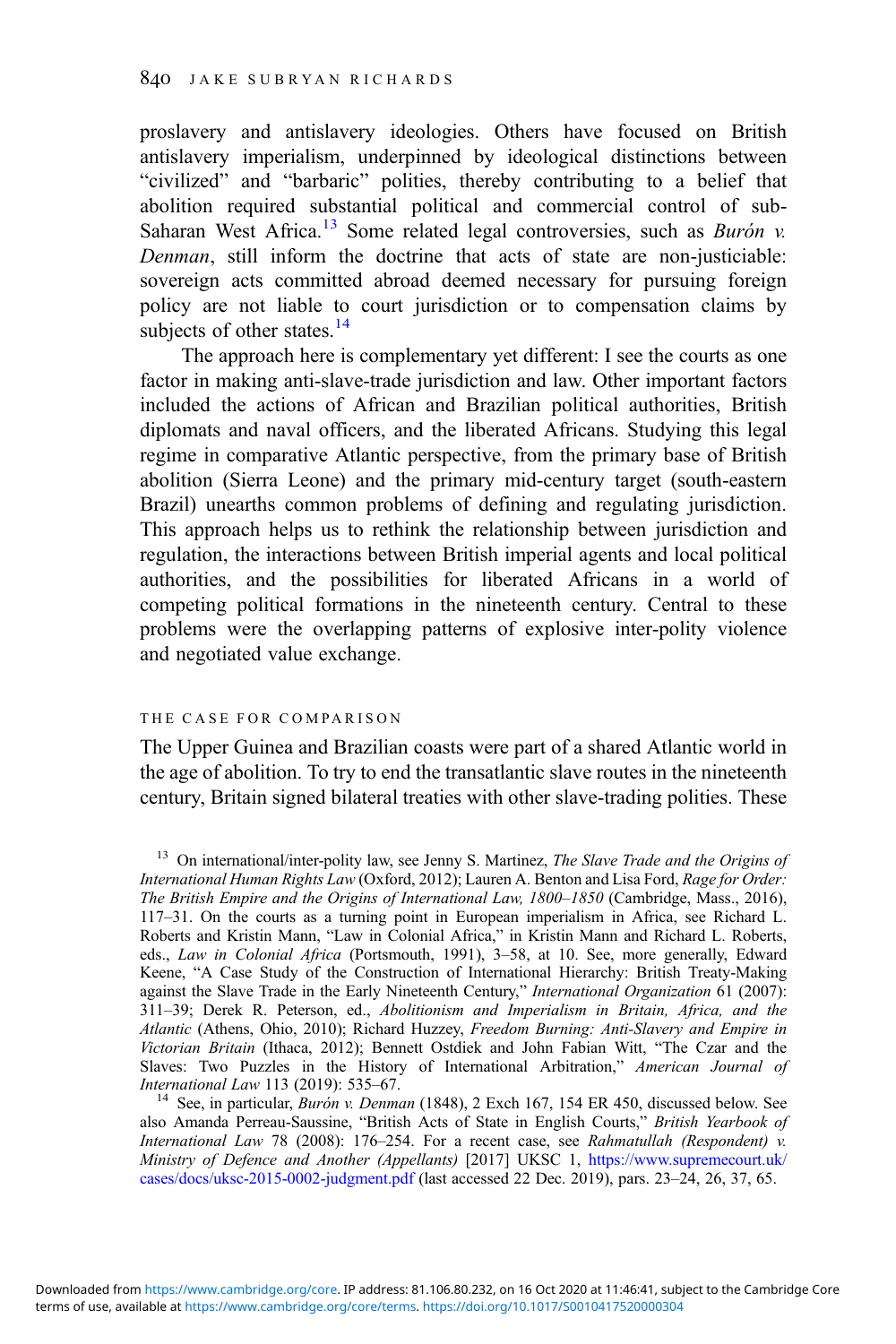treaties authorized naval captures of slave ships in peacetime and stipulated that local governments should apprentice the recaptives as "liberated Africans." The treaties were enforced by bilateral courts of mixed commission, staffed by one commissary judge and one commissioner of arbitration from each cosignatory. Branches of the court sat in Freetown and inside the territory of a cosignatory, such as Rio de Janeiro. Recaptured Africans, slave ship crews, naval crews, agents of law, and diplomats thus interacted with the mixed-commission courts on both coasts. But in the 1820s and 1830s, the navy struggled to adhere to treaty exemptions, such as lawful Portuguese slave-trading south of the equator. Moreover, the governments of polities that still permitted slave ownership, including Brazil, Cuba, and the United States, were reluctant to enforce anti-slave-trade law.<sup>15</sup>

The Palmerston Act of 1839 (2 & 3 Vict., c. 73) attempted to resolve the problems of complexity and hesitant enforcement by authorizing naval captures of Portuguese ships and other slave ships south of the equator, adjudicated by vice-admiralty courts in British territories. The Aberdeen Act of 1845 (8 & 9 Vict., c. 122) applied similar rules to the Brazilian slave trade. The result of these Acts, as well as the treaties that preceded them, was that Sierra Leone received the largest number of liberated Africans between 1807 and the end of the transatlantic slave trade in 1867. Brazil was the principal target of British anti-slave-trade actions between 1839 and 1851 and subject to intensive pressure until  $1864$ .<sup>16</sup> The Upper Guinea and Brazilian coasts, particularly in and around Freetown and Rio, were therefore sites of crucial anti-slave-trade legal regulation.

There were important differences between the two coastal regions in the nineteenth century. The economy of the Upper Guinea Coast revolved around caravan trade routes. Caravans brought cattle, cloth, and shea butter from inland polities to coastal polities to exchange for kola, salt, and rice.<sup>17</sup> In contrast, the economy of Rio was geared toward maritime trade, especially in importing captives and exporting slave-produced coffee and sugar. The surge in global demand for these commodities meant that the importation of captives to Brazil remained high in the 1830s and 1840s, despite a legislative attempt to outlaw the slave trade in 1831 (briefly enforced until 1837).

<sup>&</sup>lt;sup>15</sup> Leslie Bethell, *Abolition of the Brazilian Slave Trade: Britain, Brazil and the Slave Trade* Question, 1807–1869 (Cambridge, UK, 1970); Tâmis Parron, "The British Empire and the Suppression of the Slave Trade to Brazil: A Global History Analysis," Journal of World History 29 (2018): 1–36.

<sup>&</sup>lt;sup>16</sup> Daniel Domingues da Silva, David Eltis, Philip Misevich, and Olatunji Ojo, "The Diaspora of Africans Liberated from Slave Ships in the Nineteenth Century," Journal of African History 55 (2014): 347–69; Beatriz Mamigonian, Africanos livres: A abolição do tráfico de escravos no

<sup>&</sup>lt;sup>17</sup> Walter Rodney, A History of the Upper Guinea Coast, 1545–1800 (Oxford, 1970), 226.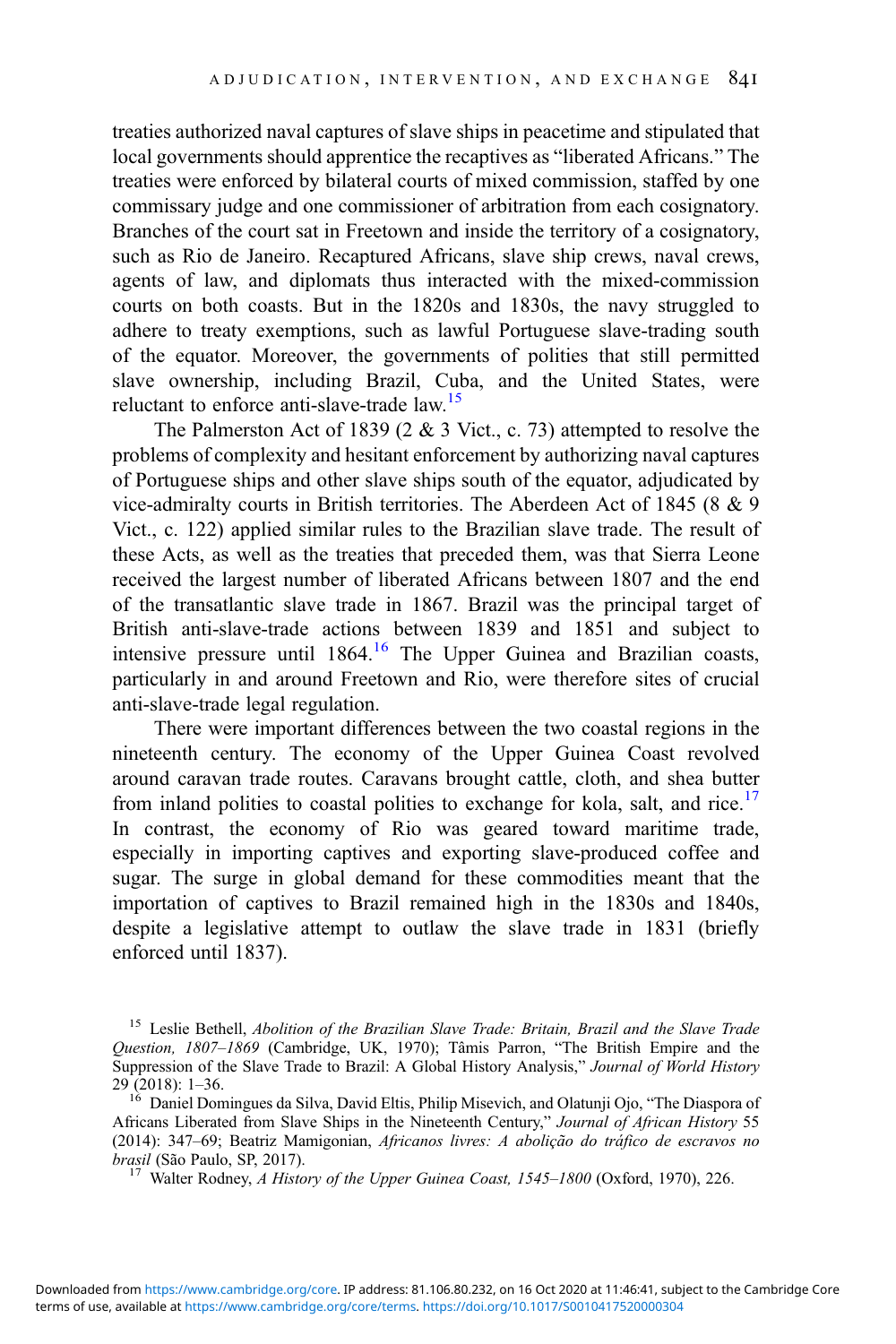Relations between slaveowners and slaves were also different on each coast, although there was great variety in work conditions, mobility, kin incorporation, and routes to manumission. In Rio, slaveowners often hired out enslaved men, who sometimes earned wages. A customary right permitted them to save some of their earnings for self-purchase.<sup>18</sup> Enslaved women often worked in domestic service. On the Upper Guinea Coast, the supply of captives through warfare or judicial punishment intensified to satisfy markets in the Americas. When that demand slowed after 1807, captors reassigned captives to work on rice plantations.<sup>19</sup> Although Sierra Leone was a "province of freedom," it was surrounded by societies which had increased their use of slave labor in the nineteenth century. Within these differences in economies and enslavement practices, both coasts underwent an expansion in slave-ownership for commodity production between 1807 and 1839.

In jurisdictional terms, the similarities between the coasts were more important than their differences. They shared not only the anti-slave-trade legal patchwork but also sociopolitical practices that limited British diplomacy. On the Upper Guinea Coast, British officials were required to act within the constraints imposed by African chiefs. One common institution was the "Poro," a society for initiates that connected gods, spirits, and the living, advised chiefly political authority, dispensed justice, and regulated trade and conflict.<sup>20</sup> The institution could also declare a "Poro," forbidding white travelers and other outsiders from entering certain regions.

In 1836, the traveler F. Harrison Rankin noted that the Temne had declared a "Poro" forbidding outsiders from venturing further east than Magbelly on the Rokel river, on pain of capital punishment. $21$  This prohibitory practice meant that African rulers considered Britain's colonial officers in Freetown irrelevant to their own affairs. Rankin recounted that the ruling Caulkers of Sherbro (descendants from the seventeenth-century marriage of a Sherbro princess to a Royal African Company agent) had recently organized a military expedition several miles north. The force razed the town of Rokel

<sup>21</sup> F. Harrison Rankin, *The White Man's Grave*, 2 vols. (London, 1836), vol. II, 220, 302.

<sup>&</sup>lt;sup>18</sup> Mary C. Karasch, *Slave Life in Rio De Janeiro, 1808–1850* (Princeton, 1987). 19 Ismail Rashid, "'A Devotion to the Idea of Liberty at Any Price': Rebellion and Antislavery in the Upper Guinea Coast in the Eighteenth and Nineteenth Centuries," in Sylviane A. Diouf, ed., Fighting the Slave Trade: West African Strategies (Athens, Oh, 2003), 132-51.

 $F<sup>10</sup>$  Kenneth Little, "The Political Function of the Poro. Part I," Africa 35 (1965): 349–65; Kenneth Little, "The Political Function of the Poro. Part II," Africa 36 (1966), 62–72. On contemporary uses of Poro by Sherbro people, see Anaïs Ménard, "Poro Society, Migration, and Political Incorporation on the Freetown Peninsula, Sierra Leone," in Christian Kordt Højbjerg, Jacqueline Knorr, and William P. Murphy, eds., Politics and Policies in Upper Guinea Coast Societies: Change and Continuity (New York, 2017), 29–51. On elite political authority in the Sierra Leone region, see Allen M. Howard and David E. Skinner, "Network Building and Political Power in Northwestern Sierra Leone, 1800–65," Africa 54, 2 (1984): 2–28, at 2.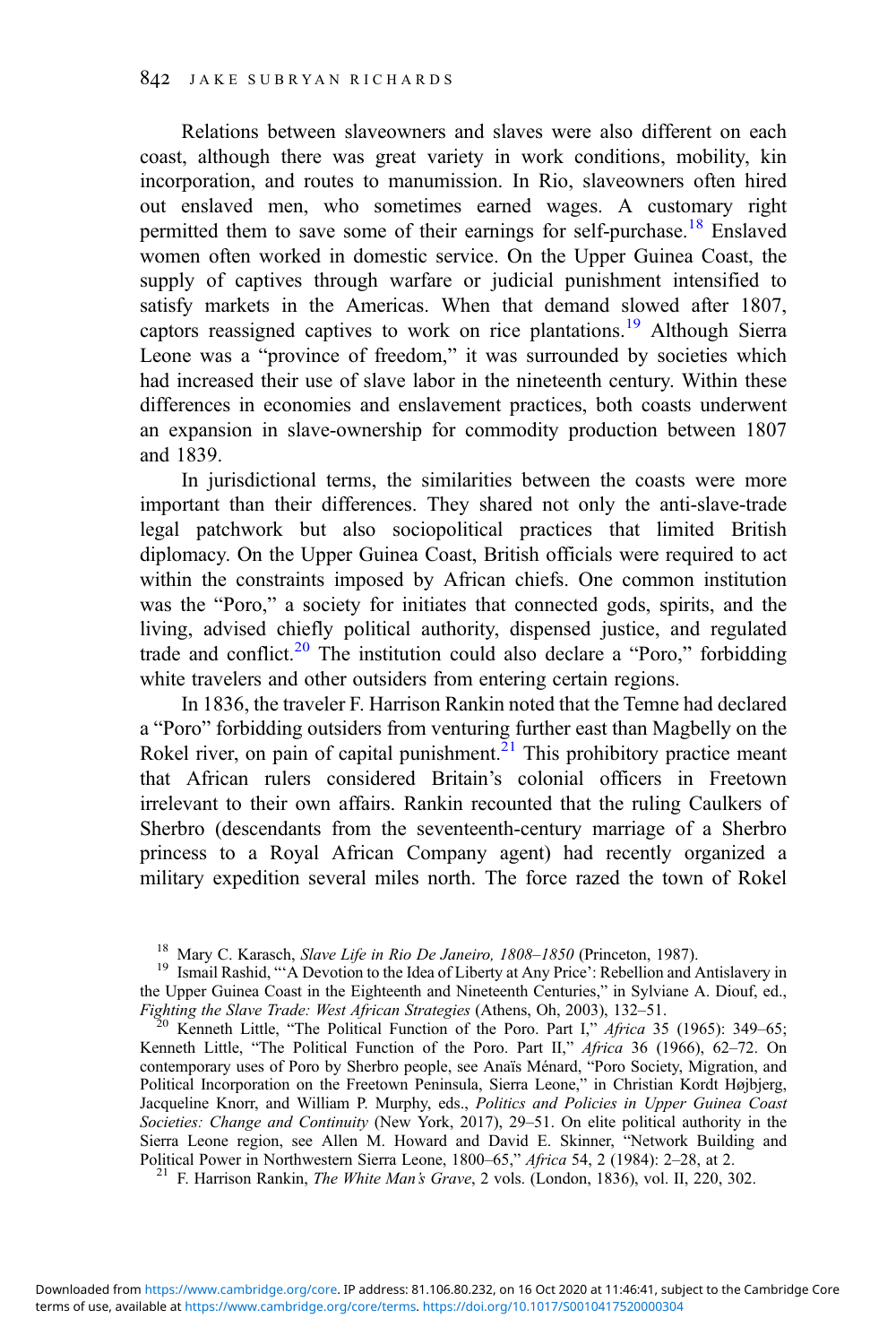(opposite Magbelly) to the ground, with "the greater part of its people captured and sold as slaves."<sup>22</sup> The force had bypassed the colony's modest borders with ease (see [Map 1](#page-8-0)).

In Rio, the sociopolitical limitations on British monitoring were less severe, but still unsettling. In April 1839, the court of mixed commission was due to adjudicate the capture of the Brazilian ship Ganges, captured with 419 Africans on board. However, soon after the trial began, a mob helped the captain of the Ganges escape by pelting the court's marshals with stones. Several hundred people surrounded the courthouse and interrupted the trial.<sup>23</sup> The chief of police, Eusébio de Queirós, managed to quell the mob, but on 7 May, three men attacked two British sailors who were part of the naval patrol stationed at Rio. $^{24}$ 

On both coasts, courts reclassified captives as liberated Africans in regions which resisted British imperial encroachment and where slave-ownership was still the norm. The reclassification processes, local elites' defense of their polity's jurisdiction, and the limitations to British diplomacy, created similar problems regarding anti-slave-trade law on the Upper Guinea and Brazilian coasts, illuminating more general patterns in the Atlantic world.

## JURISDICTIONAL CHALLENGES : THE COURTS OF MIXED COMMISSION

The main source of jurisdictional tension regarding anti-slave-trade law was the legality of captures. The commissary judges' principal source of law for deciding cases was the particular convention between the two contracting parties. They also referred to ad hoc modifications sent by their respective governments; no guides or handbooks were published to assist them in their interpretative work.<sup>25</sup> Determining legality required deciding whether the capture occurred within the geographical limits stipulated by treaties. The difficulties posed by geography were apparent from the beginning, as demonstrated by the captures of the Brazilian slavers Activo and Perpetuo Defensor, adjudicated at Freetown in 1826. The applicable treaty, adapted by

 $22$  Ibid., 253, 259. On captivity and slaving raids between Sherbro and the region between the Mellacori and Scarcies rivers, see Carol P. MacCormack, "Wono: Institutionalized Dependency in Sherbro Descent Groups (Sierra Leone)," in Suzanne Miers and Igor Kopytoff, eds., Slavery in Africa: Historical and Anthropological Perspectives (Madison, 1977), 181–203, at 193, 195.

British Commissioners to Palmerston, 24 Apr. 1839, FO 129/8, UK National Archives (hereafter UKNA). Police report to Minister of Justice, 21 and 26 Apr. 1839, IJ6 191, Ofícios, Secretaria da Polícia da Corte, Arquivo Nacional Rio de Janeiro (hereafter ANRJ); Jennifer Nelson, "Liberated Africans in the Atlantic World: The Courts of Mixed Commission in Havana and Rio de Janeiro 1819–1871" (Ph.D. thesis, Leeds, 2015), 57–59.

<sup>24</sup> Manuel Gomes d'Oliveira Campos to Antônio Freitas Dantes, 20 May 1839, encl. in Eusébio de Queirós to Minister of Justice, 29 May 1839, 1J6 191, ANRJ.

See the perceptive comments in the letter by "Audi Alteram Partem," Jornal do Commercio, 21 Jan. (1839): 2. On the desirability of a "code of instructions" for the judges, see David Turnbull, Travels in the West: With Notices of Porto Rico, and the Slave Trade (London, 1840), 77–79.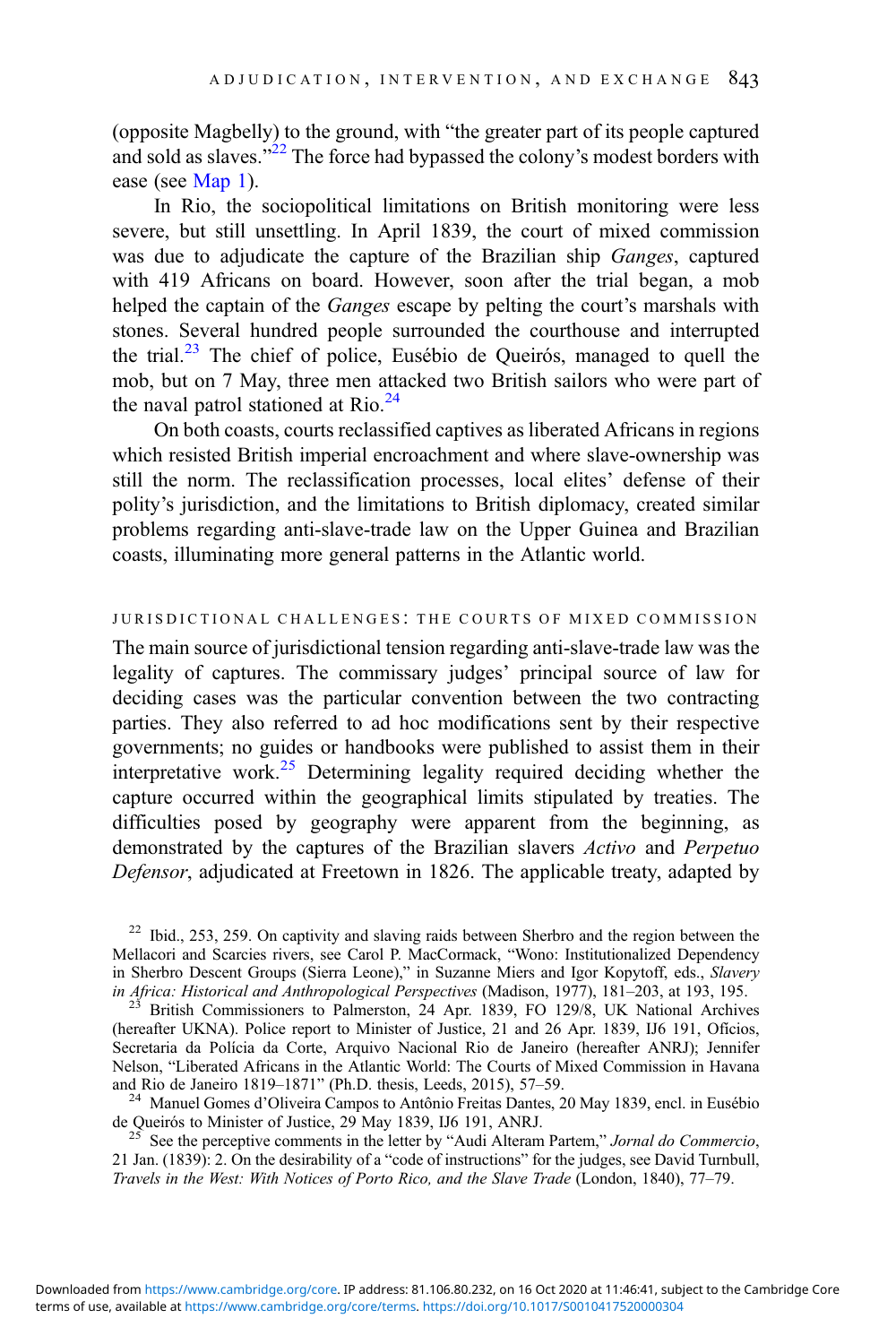<span id="page-8-0"></span>

MAP 1: "The West Coast of Africa Comprising Guinea and the British Possessions…." The Sierra Leone Colony is outlined in bold, on the coast in the center of the map with its name underlined. Report from the Select Committee on the West Coast of Africa; together with the minutes of evidence, appendix, and index. Part II—Appendix and Index (1842), paper 551, map follows p. 520. Source: Image from ProQuest's House of Commons Parliamentary Papers displayed with permission of ProQuest LLC.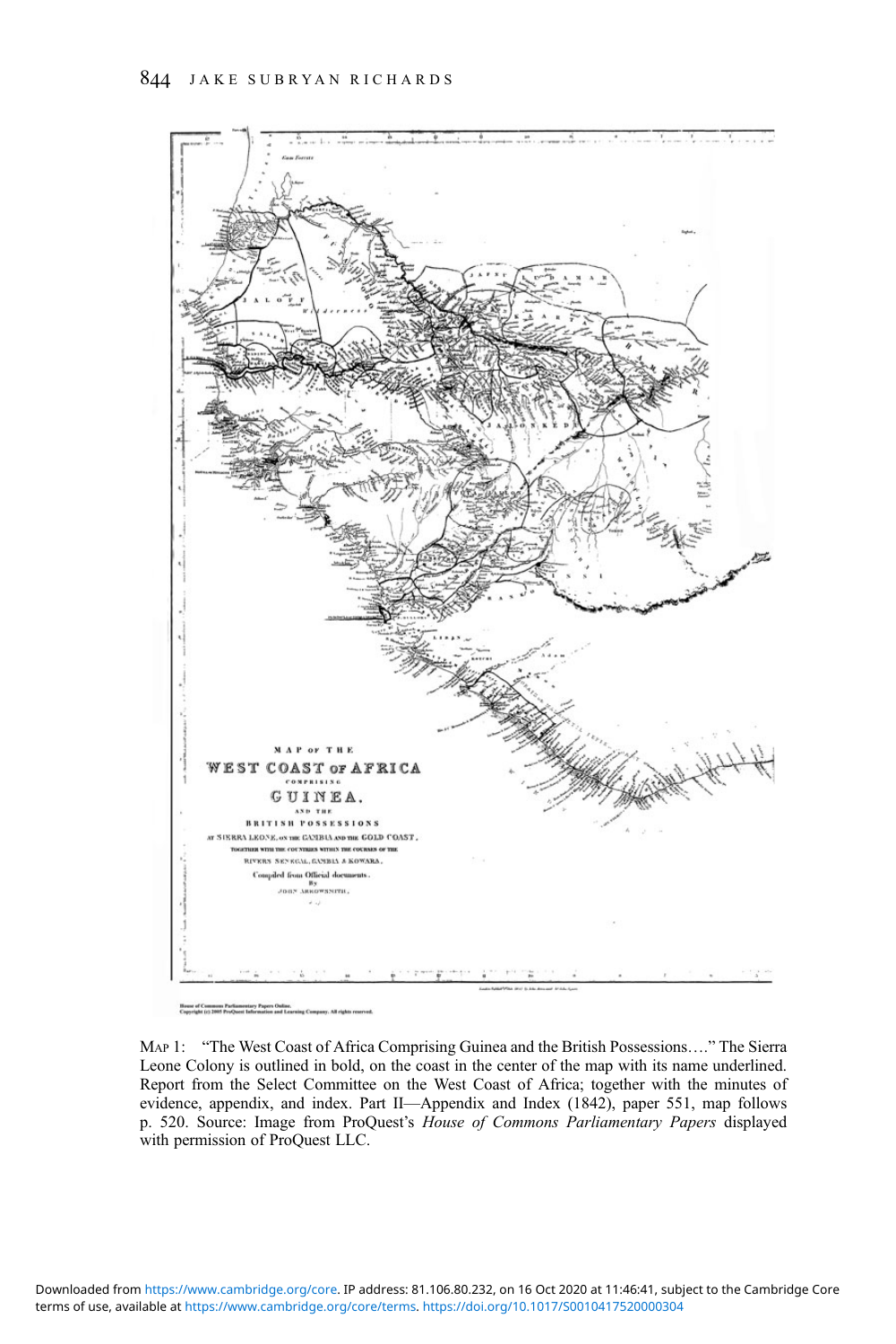newly independent Brazil from the 1815 treaty between Britain and Portugal, limited naval captures to the high seas north of the equator. $^{26}$  Both ships had embarked captives north of the equator, yet had been captured south of it. The mixed-commission court restored both ships to their respective owners and awarded damages to them conditional on the approval of the Brazilian and British governments.

During the adjudication process, the recaptured Africans were left aboard each slave ship, under quarantine. They revolted and seized boats to escape to the mainland, effectively ending the crews' prospects of reclaiming them as cargo for the restored ships. The court thus referred the verdicts to the Law Officers in London to determine what precisely was compensable: the death of recaptives during adjudication, the demurrage incurred by the ship, the overall loss of captives through revolt and consequent liberation, or nothing at all. Although the Law Officers struggled to provide a full answer, in both cases, they authorized the colonial government of Sierra Leone to treat the captives as liberated Africans. This authorization was not equivalent to precedent, but judges did not return captives to restored ships after the infamous Maria da Gloria case in 1833–1834. In that case, 208 of 432 captives (48 percent) died and many were left debilitated after the court in Rio decided it did not have jurisdiction over a Portuguese ship. The captors then sent the ship to Freetown, where the court restored the ship to its owner, allowing a third middle passage to Bahia.

Besides geography and compensation for fugitive recaptives, jurisdictional tensions arose over the nationality of ships.<sup>27</sup> In January 1839, the court of mixed commission in Rio de Janeiro condemned the Diligente as a Brazilian slave ship, despite its registered owner being Portuguese. The British Foreign Secretary, Lord Palmerston, had argued that the mixedcommission court's jurisdiction should extend to include Portuguese ships because Portugal had refused to renew its anti-slave-trade treaty with Britain. But given that Brazil had been an independent state since 1822 and Brazilian and British judges staffed the mixed-commission court, there was no guarantee that the court would decide to adjudicate the capture as a "Brazilian" ship.<sup>28</sup>

The behavior of the *Diligente's* owner and captain reveals how slave traders tried to avoid detection, capture, and adjudication. A Portuguese

<sup>&</sup>lt;sup>26</sup> Emily Haslam, "International Criminal Law and Legal Memories of Abolition: Intervention, Mixed Commission Courts and 'Emancipation,'" Journal of the History of International Law / Revue d'histoire du droit international 18 (2016): 420–47.

<sup>&</sup>lt;sup>27</sup> Most of the reports of adjudications were summative; Martinez, *Slave Trade*, 74.<br><sup>28</sup> The court had condemned some Portuguese ships in the 1830s, such as the *Amizade Feliz* (1835) and the São Domingos Lucas (1838), but it botched the case of the Flor de Luanda (1838), restoring the ship but removing some of its captives. Of the 290 recaptured, eighty-five were apprenticed at the Santa Casa de Misericordia.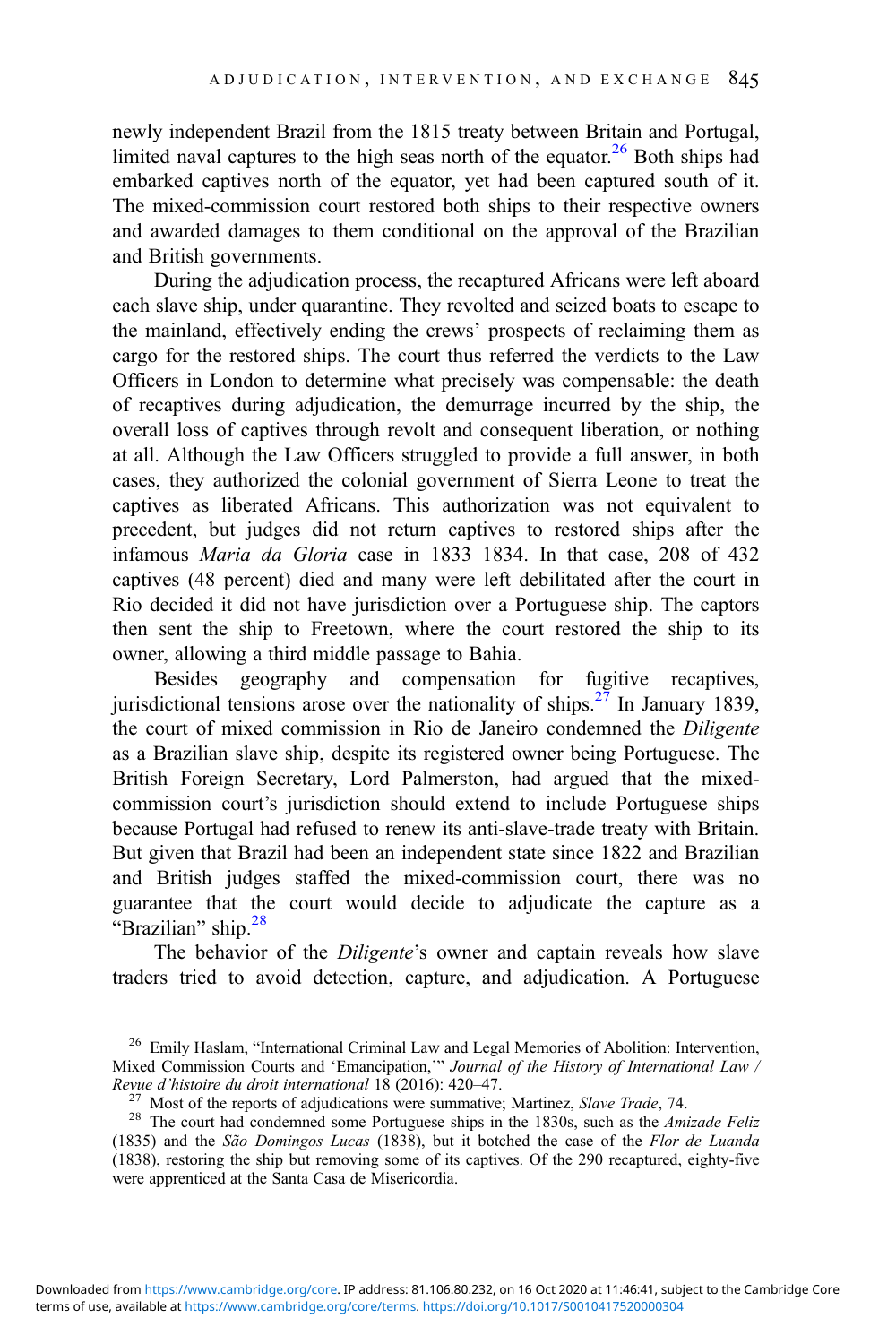resident in Rio, Joaquim Pedro de Freitas, had bought the Diligente in Angola in August 1837. In July 1838, he arranged a passport from the Governor of Angola for the ship to sail to Mozambique with a passenger list of "colonists." But Pedro de Freitas also instructed the captain to go to Rio de Janeiro or Montevideo "in case of extreme necessity." The Electra captured the *Diligente* on 1 October, unsurprisingly on a path toward Rio.<sup>29</sup>

The commissary judges found the claim that the passengers were "colonists" for Mozambique "specious." One case report, written in Portuguese and sent to Brazil's Minister of Foreign Affairs, said that the "title of colonists cannot deserve the least credit," and cited the branding on the Africans' bodies as proof of the intention to sell them in Brazil. $30$  The judges declared the capture lawful, arguing that they were following Palmerston's instructions to avoid a repeat of the *Maria da Gloria* case. That said, they disagreed about whether the sentence should be binding: the Brazilian judge insisted that the court permit Pedro de Freitas to lodge an *embargo* (appeal).<sup>31</sup> The British judge countered that no such domestic appeal applied to the court, a point the Brazilian Minister of Foreign Affairs ultimately conceded.<sup>32</sup> Tellingly, however, even the Brazilian judge did *not* suggest that a successful appeal would involve re-enslaving and reembarking the liberated Africans.

As one would expect, the court's decision angered Rio's slave traders. The Diligente's mate escaped from a local hospital and locals threatened to murder the captors' proctor (the legal representative for claiming prize money).<sup>33</sup> Between the founding of the mixed-commission courts and the Palmerston Act in 1839, jurisdictional conflicts emerged through interactions between judges, local political elites, and British imperial authorities. Jurisdiction expanded regarding geography and nationality, and recaptives were not reembarked in cases of unlawful capture. But the courts left open the questions

Foreign Powers on Slave Trade, 1838–39 (Class B) (Further Series)," 19th Century House of Commons Sessional Papers, vol. 49, paper 189 (Jan. 1839), p. 137.

<sup>&</sup>lt;sup>29</sup> British Commissioners to Palmerston, 5 Jan. 1839, enclosing case of Diligente, "Correspondence with British Coms. at Sierra Leone, Havana, Rio de Janeiro and Surinam on Slave Trade: 1838–39 (Class A) (Further Series)," 19th Century House of Commons Sessional Papers, vol. 49, paper 188 (Jan. 1839). <sup>30</sup> Quotation from Comissão Mista (Tráfico de negros), "Correspondência entre a Secretaria de

Estado dos Negócios Estrangeiros e a Comissário Brasileiro, Recebida, 1839–1840," letter of 30 Jan. 1839, Lata 52, Maço 2, Arquivo Histórico de Itamaraty (hereafter AHI). On the branding, see Comissão Mista (Tráfico de negros), Embarcação: Deligente, 1838–1839, statement of commissary judges, 10 Jan. 1839, Lata 10, Maço 1, Pasta 1, AHI.

<sup>&</sup>lt;sup>31</sup> Statement of Brazilian commissary judge, João Carneiro de Campos, 21 Jan. 1839, Lata 10, Maço 1, Pasta 1, AHI.<br><sup>32</sup> Antônio Peregrino Maciel Monteiro to W. G. Ouseley, 14 Feb. 1839, "Correspondence with

 $33$  British Commissioners to Palmerston, 26 Jan. 1839. "Correspondence with British Coms. at Sierra Leone, Havana, Rio de Janeiro and Surinam on Slave Trade: 1838–39," (Class A) (Further Series).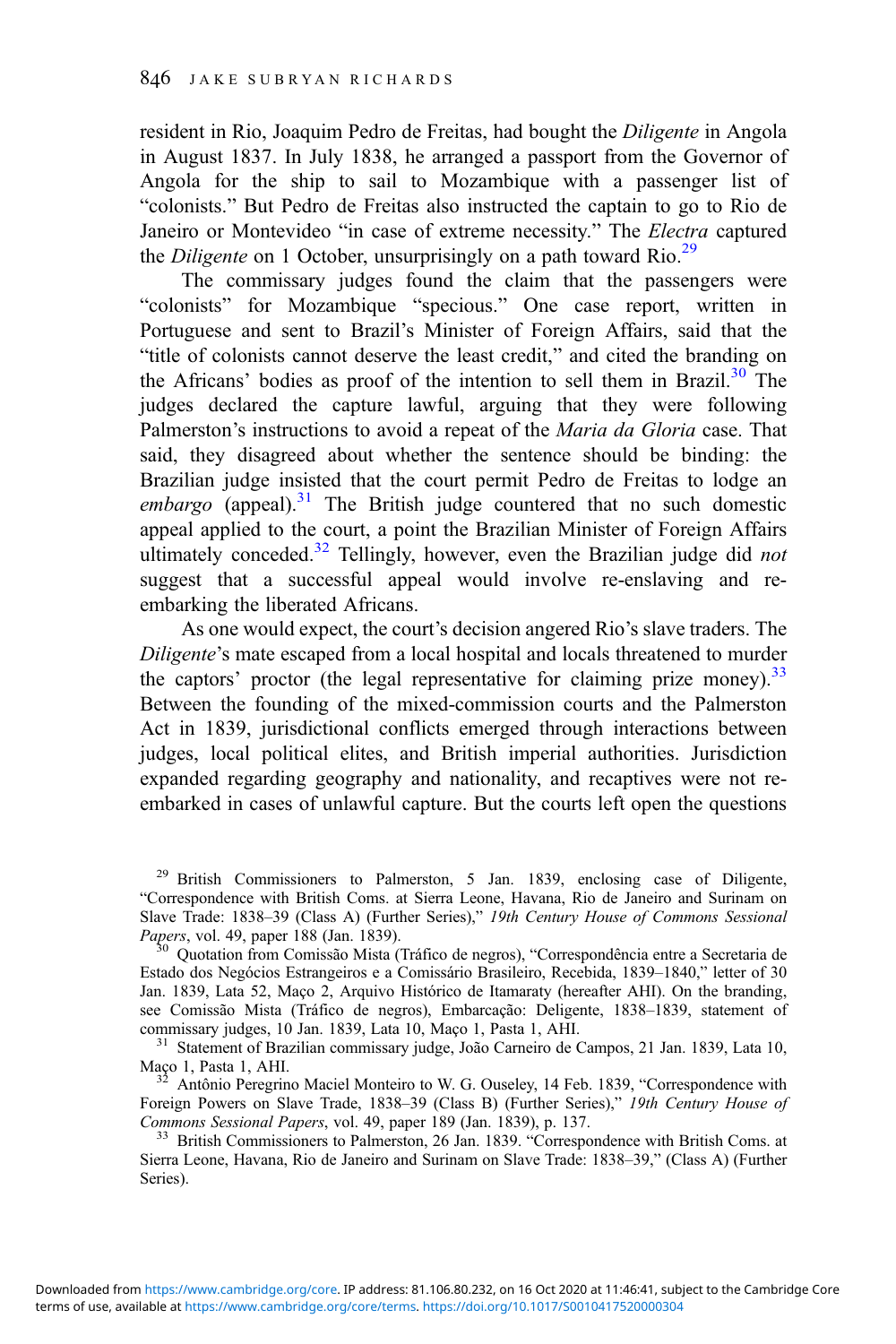of how their jurisdiction related to sovereign spaces, the legality of captures in territorial waters rather than on the high seas, and eventual compensation for unlawful captures.

#### COERCIVE INTERVENTION

After adjudication, liberated Africans lived and worked in areas near the courts. In Brazil and on the Upper Guinea Coast outside the Sierra Leone Colony, they were outside British jurisdiction. Although anti-slave-trade treaties specified certain conditions for liberated Africans during apprenticeship, they did not stipulate how to regulate these conditions. Nor did the treaties attribute to liberated Africans status as local subjects or citizens. For African and Brazilian political elites, liberated Africans were often an extraneous inconvenience. The lack of enforcement mechanisms thus raised the crucial question of what responsibilities nearby British agents such as colonial administrators, naval officers, and diplomats had toward liberated Africans. This was precisely the problem that Tom Peters, William Mering, and John Sharp raised in 1844 in their testimony about Louis's slave-trading activities in Sherbro and the capture of the Engañador.

When the Lieutenant-Governor of Sierra Leone, William Fergusson, received copies of the testimony, he calculated that Louis had mistreated the three men inside the jurisdiction of Harry Tucker, chief of Little Boom River. Fergusson exemplified how "men-on-the-spot" forged careers out of anti-slave-trade activity: born mixed-race in Jamaica in the 1790s, he had won promotion to the rank of staff surgeon in the Royal African Colonial Corps in 1825. He worked as a civilian surgeon for the Liberated African Department with responsibility for the health of newly arrived liberated Africans in the 1820s, and was commissioned as lieutenant-governor in 1841.<sup>34</sup> Fergusson applied the same combination of anti-slave-trade zeal, practical knowledge (or undimmed self-confidence) in how to negotiate with chiefs, and willingness to use military force when communicating with Chief Tucker.

Fergusson decided that Tucker's response to his demands for explanations and redress were insufficient. On 20 January 1845, he wrote to naval Commodore William Jones, explaining that the three men were enslaved while pursuing an "innocent and lawful calling," and that Louis had willfully ignored their protests. $35$  "The legitimate trade of this neighborhood, and the

<sup>34</sup> On Fergusson's background and career, see Christopher Fyfe, "Fergusson, William (1795?-1846), Physician and Colonial Governor," Oxford Dictionary of National Biography (Oxford, 2009). On anti-slave trade imperial careers in early Sierra Leone, see Padraic X. Scanlan, Freedom's Debtors: British Antislavery in Sierra Leone in the Age of Revolution (New Haven,

2017).<br> $35$  Lieutenant-Governor William Fergusson to Commodore William Jones, 20 Jan. 1845, encl. (mislabelled 20 Dec. 1845); Fergusson to Harry Tucker, 28 Dec. 1844, "Correspondence with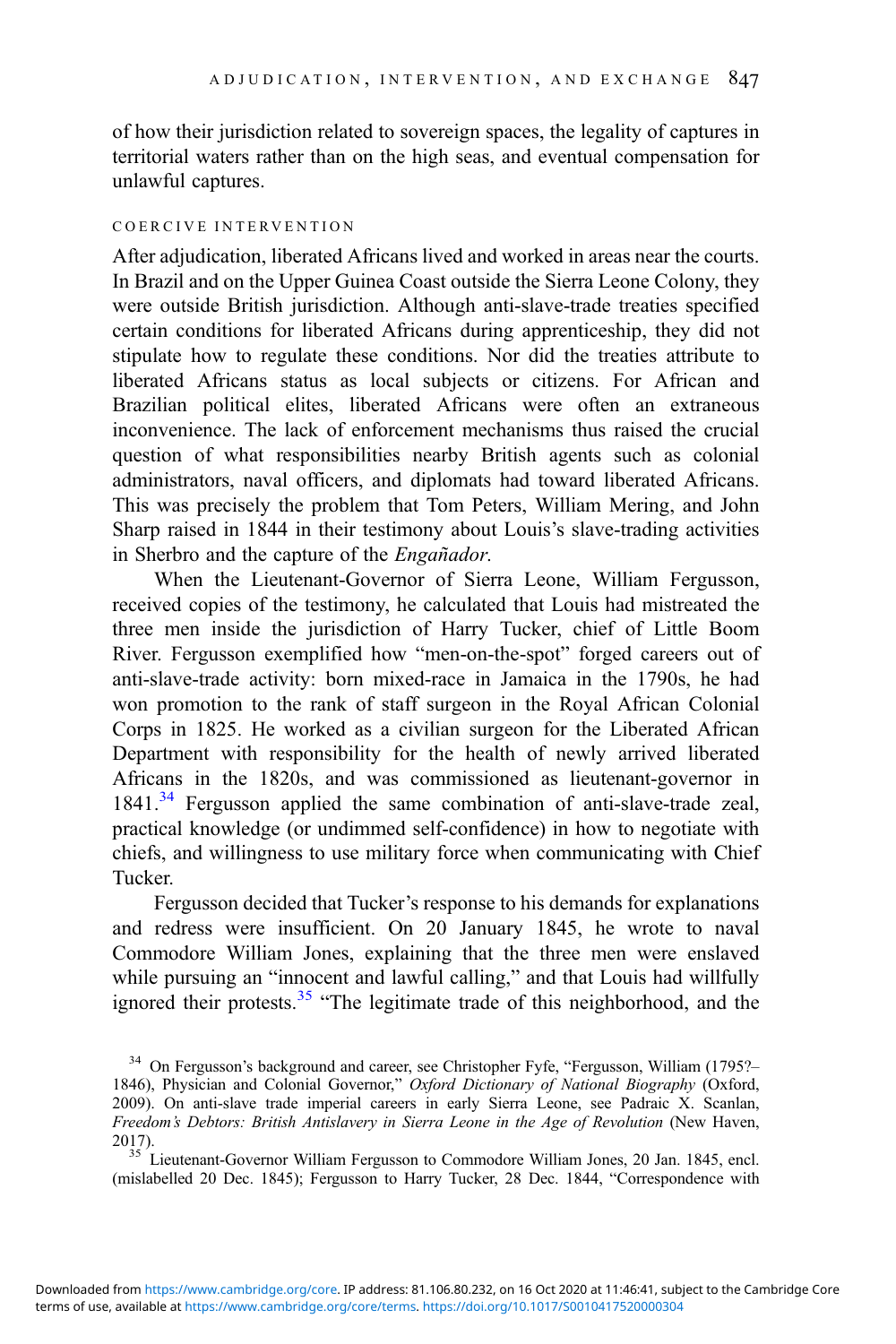personal safety of Her Majesty's subjects, are in a state of constant jeopardy by those very outrageous and illegal practices," he wrote, and authorized Jones to intervene violently against the chiefs.<sup>36</sup>

Fergusson and Jones's actions only make sense in the context of slaving on the Upper Guinea Coast from the eighteenth century onwards. As Walter Rodney and Paul Lovejoy have demonstrated, the abolition of the maritime slave trade led to a glut of captives along the trade routes of the Upper Guinea Coast. $37$  As the market for sale to Europeans on the coast contracted, slave traders among the Fula, Susu, and Mandinka found other uses for the people they had captured or bought.<sup>38</sup> In particular, they enslaved the captives to cultivate rice on plantations and housed them in towns separated from the free population, called *runde* in Fula.<sup>39</sup>

These changes in slave-holding brought changes in modes of resistance. As Ismail Rashid has argued, rebellions by captives were rejections of plantation labor and the ideological justifications for enslavement. Rashid cites two key cases to demonstrate changing modes of resistance. First, in 1785, those enslaved by the Mandinka had allied with Susu warriors, who were fighting their masters, and together they took over the town of Yangakori. The town became a "counter to the *runde*."<sup>40</sup> It took the Mandinka ten years to recapture the town and destroy the fugitive settlement. $41$  Second, in 1838, the slave Bilali, the son of an enslaved woman and a Susu king, led a rebellion after the king's heirs reneged on a promise to manumit him. He successfully established an independent settlement among the Limba, at Laminyah, that became a refuge for fugitives until 1870.<sup>42</sup>

British imperial agents based in Sierra Leone, such as Fergusson and Jones, were thus acting with an anti-slave-trade mandate at a time of rapid

British Coms. at Sierra Leone, Havana, Cape of Good Hope, Jamaica, Loanda, and Cape Verd Islands; Reports from British Vice-Admiralty Courts and Naval Officers on Slave Trade: 1845 (Class A)," pp. 34–37.  $\frac{36}{16}$  Note that, despite Fergusson's turn of phrase, the status of liberated Africans as "subjects,"

was not clarified by Parliament until 1853. Bronwen Everill, "Experiments in Colonial Citizenship in Sierra Leone and Liberia," in Beverly C. Tomek and Matthew J. Hetrick, eds., New Directions in the Study of African American Recolonization (Gainesville, 2017), 185–205.

<sup>&</sup>lt;sup>37</sup> Rodney, *History of the Upper Guinea Coast*; Paul E. Lovejoy, *Transformations in Slavery: A History of Slavery in Africa* (Cambridge, UK, 2011).

<sup>&</sup>lt;sup>38</sup> See the decline in slaves purchased for the transatlantic trade: Voyages: The Trans-Atlantic Slave Trade Database, at <http://slavevoyages.org/voyages/Zed7r2xr> (last accessed 11 Sept. 2018).<br><sup>39</sup> Rodney, *History of the Upper Guinea Coast*, 261.<br><sup>40</sup> Rashid, "Devotion," 139.<br><sup>41</sup> Thomas Masterman Winterbottom, An

of Sierra Leone: To Which Is Added an Account of the Present State of Medicine among Them

 $42$  Rashid, "Devotion," 146.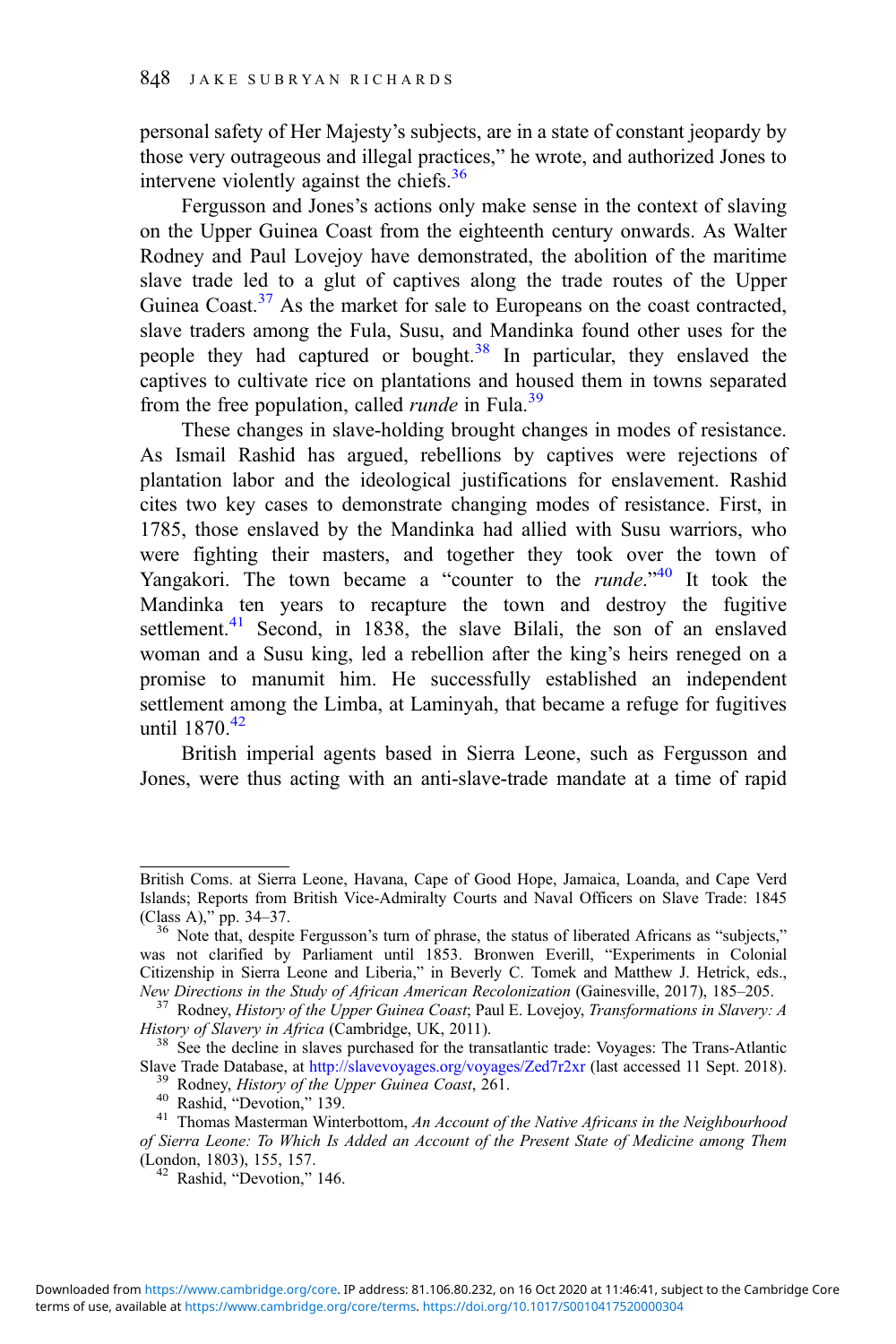change in slaving and slave resistance on the Upper Guinea Coast. These changes generated contradictory impulses for British agents. On one hand, Sierra Leone was often dependent on rice cultivated by slaves in other polities as a major source of subsistence, and so British agents were reluctant to start conflicts with African polities.<sup>43</sup> On the other, the rapid changes made visible several instances of slave-holding of dubious legitimacy, whether on the terms of African polities' jurisdiction or of anti-slave-trade treaties' regulations regarding liberated Africans.

In fact, Jones's intervention was not the first major British extrajudicial action on the Upper Guinea Coast. Retracing the pattern reveals the contradiction between extending British responsibilities to liberated Africans and limiting those responsibilities to respect the jurisdiction of African chiefs. In November 1838, Lieutenant Arthur Kellet landed on the island of Bolama. Portugal claimed imperial sovereignty over Bolama, exercised through the governor of Bissão, which was opposite the island. In the 1830s, Governor Caetano Nozolini used the island as a holding pen for slaves employed in porterage and agricultural commerce with the mainland. He also used it to accommodate slaves for sale into the transatlantic trade.<sup>44</sup> However, Britain also claimed sovereignty over Bolama, having allegedly agreed to its cession from the Bissagos—the local residents—as part of an ill-fated colonization scheme in 1792. The British revived their claim in a treaty with the kings of Bolama and "Biafres" in  $1827<sup>45</sup>$  Consequently, in 1838, Kellet symbolically removed Portugal's flag, replaced it with Britain's, and transferred 206 slaves to HMS Brisk to be freed by the vice-admiralty court at Freetown.

Kellet's actions exposed the contradiction between Britain's claim to sovereignty over Bolama and the free soil principle that operated inside British colonies. The Slave Trade Act 1824 (5 Geo. IV c. 113 §22) authorized judicial adjudication of prize slaves as prizes of war for "the Purpose only of divesting and barring all other Property, Right, Title, or Interest whatever [regarding them]."<sup>46</sup> A judicial verdict that a capture was lawful removed all property rights from the captives, thereby creating a legal tabula rasa. However, Chief Justice Robert Rankin, judge of the Vice-Admiralty Court, pointed out that if Bolama was under British sovereignty

<sup>46</sup> Slave Trade Act 1824, 5 Geo. IV c. 113, §22, [http://www.legislation.gov.uk/ukpga/Geo4/5/](http://www.legislation.gov.uk/ukpga/Geo4/5/113/enacted) [113/enacted](http://www.legislation.gov.uk/ukpga/Geo4/5/113/enacted) (last accessed 10 Feb. 2020).

<sup>&</sup>lt;sup>43</sup> Philip R. Misevich, "'On the Frontier of Freedom': Abolition and the Transformation of Atlantic Commerce in Southern Sierra Leone, 1790s to 1860s" (PhD diss., Emory University, 2009); Scanlan, Freedom's Debtors.<br><sup>44</sup> Walter Hawthorne, Planting Rice and Harvesting Slaves: Transformations along the Guinea-

Bissau Coast, 1400–1900 (Portsmouth, 2003), 183–84.<br><sup>45</sup> "Biafres" likely referred to the Biafada people. Reply to Portuguese memorial, 26 Nov. 1869, CO 879/2/17, UKNA.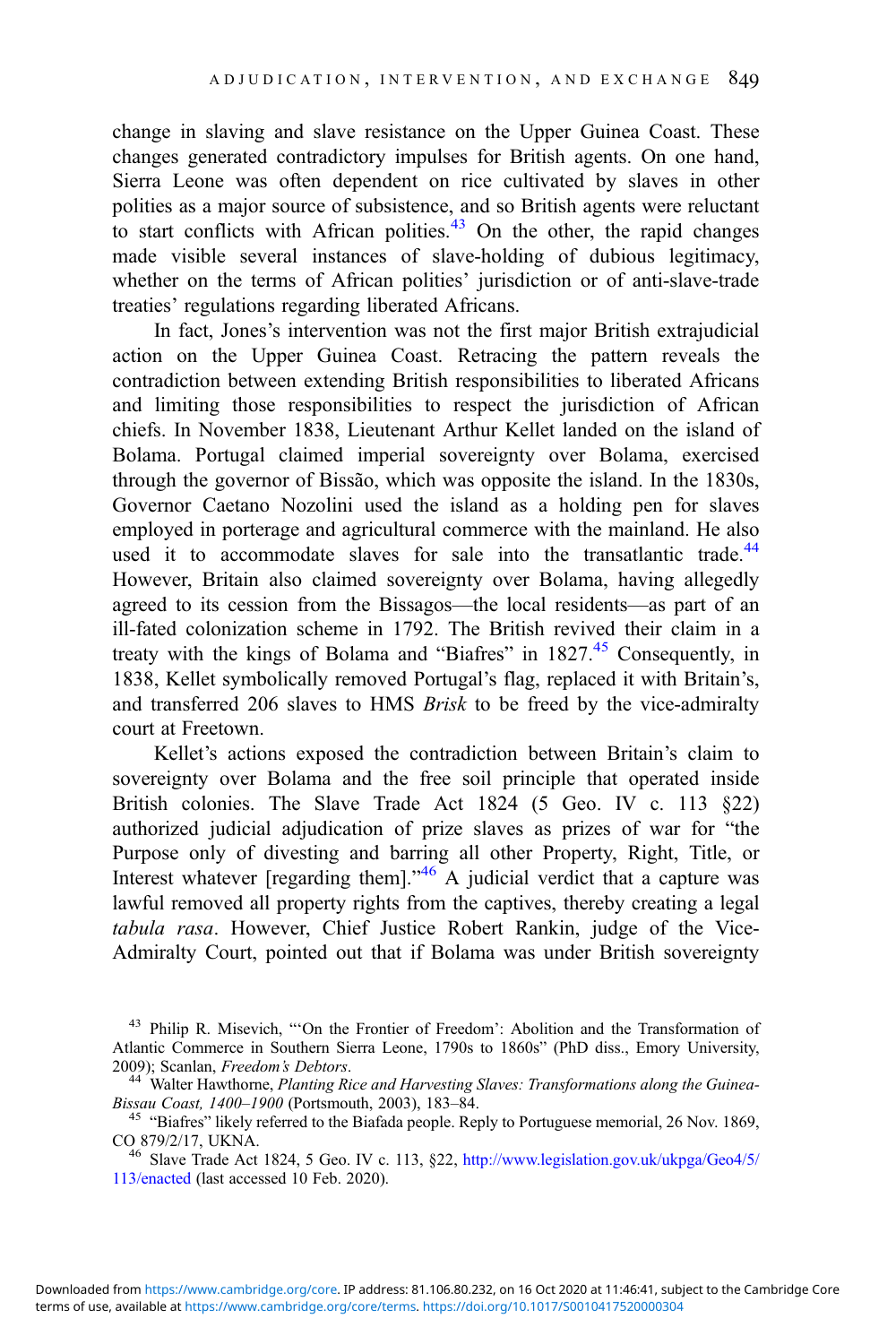by treaty before Kellet's actions, any slave who set foot there became free by common law through the free soil principle. A judge had no authority to adapt or add to that freedom through the application of a parliamentary statute. There could be no rights, title, or interest to remove, and so the court had no authority to declare the "slaves" free.

Kellet fretted about his diminishing prospects of prize money, and Governor Richard Doherty worried about how to manage a population that now existed in a legally ambiguous zone. The extant official documents focused on prize money, occluding what happened to the recaptives. The Liberated African Department probably sent them to Freetown or its surrounding villages as apprentices, applying the same methods as with restored slave ships.<sup>47</sup> Kellet's violent action had freed more captives, but had further confused the boundaries between anti-slave-trade jurisdiction, British imperial claims to jurisdiction, and African and Portuguese sovereign authorities.

Two years later, in the late rainy season of 1840, Captain Joseph Denman raided Spanish slave traders at Gallinas, south of Sherbro.<sup>48</sup> Denman's mission aimed to resolve two cases. First, King Siaka of Gendema had protested against the navy's blockade of the Gallinas ports, which prevented the chiefs from trading for subsistence grains with Sherbro and the Plantain Islands. In a letter to Doherty, signed by Siaka and the powerful Rogers family but possibly drafted by Spanish slave traders, the rulers stated that "although we are Africans," the "law of Nations" still applied: it was unlawful for the British navy to blockade a foreign port in peacetime.<sup>49</sup>

Second, in September 1840, a liberated African woman from Sierra Leone, Fry Norman, was detained in Gendema.<sup>50</sup> Norman was a washerwoman who had tracked her employer, a Mr. Lewis, to the Gallinas for repayment of a debt. Unfortunately for Norman, her former hirer during her apprenticeship owed money to King Siaka's son, Prince Manna, who detained Norman as security.<sup>51</sup> There was an elision between Norman as liberated African, debt pawn, captive, independent creditor, and incorporated member of her former hirer's kin.

Since liberated Africans in Sierra Leone were not attributed British subjecthood until 1853, the governor had no formal obligation to negotiate Norman's release. But in October, Governor Doherty ordered Denman to rescue Norman, using force if necessary. Denman negotiated the rescue,

 $47$  Doherty to Colonial Office, 4 Feb. 1839, despatch and enclosures, especially no. 7: Rankin to Doherty, 16 Jan. 1839, CO 267/152, UKNA.

<sup>&</sup>lt;sup>48</sup> Doherty to Colonial Office, 4 Jan. 1841, CO 267/163, UKNA.  $^{49}$  King Siaka and the Rogers family to Doherty, n.d. [ca. Sept. 1840], encl. in Doherty to Russell, 7 Dec. 1840, CO 267/160, UKNA.

 $80$  Identified as "Try Norman" in some sources.<br>  $81$  Fry Norman to Rosanna Gray, 8 Sept. 1840; Fry Norman to Rosanna Gray, 8 Sept. 1840; William Fergusson to Doherty, 9 Oct. 1840; all enclosed in Doherty to Russell, 7 Dec. 1840, CO 267/160.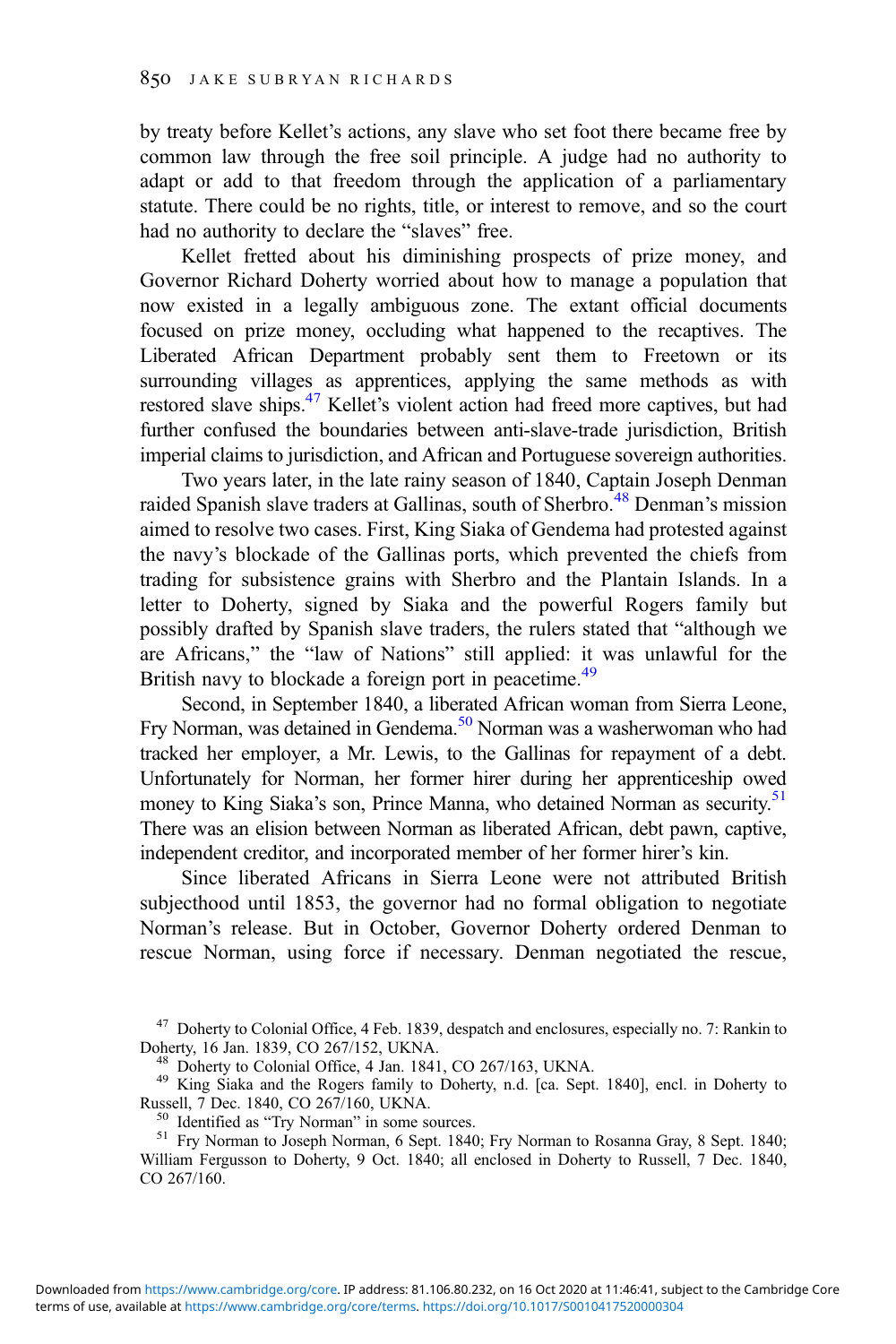burned the barracoons of a Spanish slave trader, and liberated 841 slaves in Freetown. He also negotiated—or rather, extracted—anti-slave-trade treaties with Siaka and Manna, even though neither Doherty nor the Foreign Office had authorized him to do so.<sup>52</sup> The resolution of Norman's complex and vulnerable status was re-entry into Sierra Leone and the use of coercion to extend anti-slave-trade treaty law.

In light of Kellet and Denman's actions, the case of Peters, Mering, and Sharp from 1845 followed a pattern of intervention. Commodore Jones went to Gallinas to demand redress and promises from local chiefs about the future good treatment of liberated Africans. On 4 February, Jones entered Gallinas with 286 men and burned the barracoon of the slave trader "Angel Jimenes [sic]," who had admitted to branding Peters before putting him on the slave ship Engañador. Jones ordered the destruction of the towns Tindes, Taillah, and Minah to teach the ruling Rogers family a lesson.<sup>53</sup> Three locals were killed and fourteen wounded. Over the next three weeks, Jones negotiated with, cajoled, and threatened the Gallinas chiefs until they made reparations and pledges, in an extended, multifaceted debate about British imperial and African understandings of anti-slave-trade law.

Initially, the African chiefs denied that the anti-slave-trade treaties they had signed with Denman in 1840 obliged them to expel all Spanish slave traders from their territories. They even claimed that Denman had compelled them to sign the treaties at gunpoint, thereby voiding them.<sup>54</sup> Next, Jones and the chiefs disagreed about the boundaries between, and mutual intelligibility of, British and chiefly jurisdiction. Regarding the punishment of Elizabeth Eastman, who had tried to save Tom Peters from the slave traders, Chief Harry Tucker insisted that the flogging was sanctioned by the "country laws" which applied to all residents of his chiefdom.<sup>55</sup> Prince Manna, accused by Mering of selling him as a slave, asked Jones for what he described as a "jury" trial, namely that Mering accuse him in person in Gendema.<sup>56</sup> Finally, Jones and the chiefs disagreed over the process of

 $52$  Although the Queen's Advocate in the Foreign Office advised that Denman's destruction of a Spanish subject's property was a violation of the law of nations, a judge eventually ruled in 1848 that he could not be held personally accountable for an action approved of by the British Government, hence forming a statement of "act of state" doctrine.

 $^{53}$  The incident provides the guiding metaphor for Huzzey, *Freedom Burning*, Prologue.<br><sup>54</sup> Rogers family to William Jones, 26 Jan. 1845; Prince Manna to William Jones, 6 Feb. 1845, "Correspondence with British Coms. at Sierra Leone, Havana, Cape of Good Hope, Jamaica, Loanda, and Cape Verd Islands; Reports from British Vice-Admiralty Courts and Naval Officers

<sup>55</sup> Harry Tucker to William Jones, 3 Feb. 1845, "Correspondence with British Coms. at Sierra Leone, Havana, Cape of Good Hope, Jamaica, Loanda, and Cape Verd Islands; Reports from British Vice-Admiralty Courts and Naval Officers on Slave Trade: 1845 (Class A)," 44.

<sup>56</sup> Prince Manna, Lusinia Rogers, J. S. Rogers, and James Weston to William Jones, 14 Feb. 1845, "Correspondence with British Coms. at Sierra Leone, Havana, Cape of Good Hope, Jamaica, Loanda, and Cape Verd Islands; Reports from British Vice-Admiralty Courts and Naval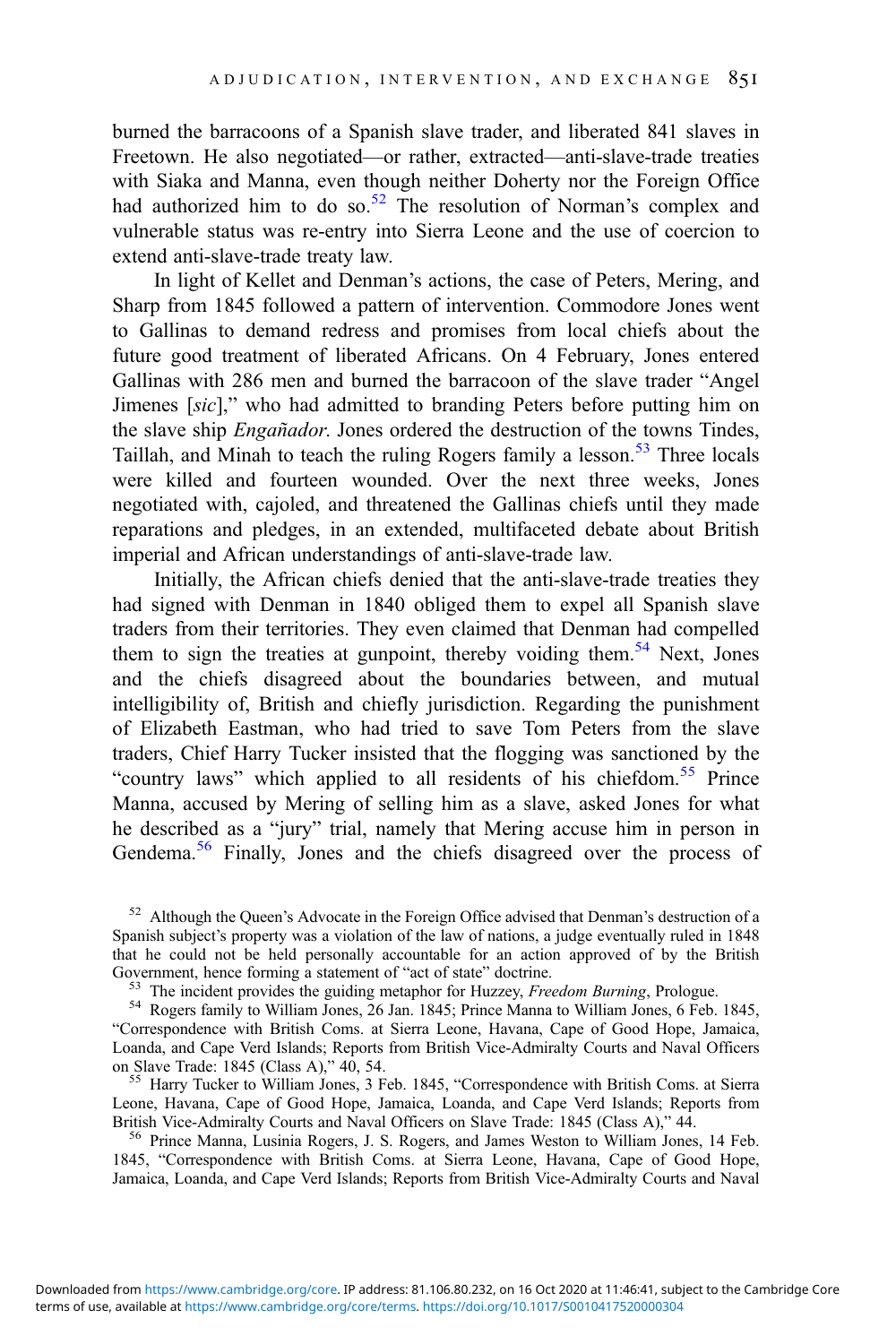redress. When the chiefs asked if they should seek payment from the Spanish slave traders to pay compensation to Jones, the commodore refused. The Lord Commissioners of the Admiralty had previously demanded an explanation from Denman for a similar strategy, perhaps because it had involved the transfer of goods from a slave trader to the chiefs, and therefore exposed the navy to an accusation of perpetuating the commercial relationships of the transatlantic slave trade. Extrajudicial violence, the normativity of treaties, mutual respect for municipal (internal) jurisdictions, and the use of goods to compensate unlawful detention informed how African and British authorities determined anti-slave-trade jurisdiction in the 1840s.

On 24 February, the chiefs refused to sign a new treaty, but agreed in principle to pay compensation. Jones spared Gendema from being razed to the ground to remind the chiefs that they had something to lose. A compensation payment of ten slaves, half of the value paid in muskets, powder, a cutlass, tobacco, and cloth, was unacceptable because the British government "cannot regard human beings as the subject or the representation of pecuniary value; as such, therefore, those goods and those five persons cannot be received."<sup>57</sup>

By June, Harry Tucker had paid compensation to Eastman (subject to the approval of the Navy and governor), who in fact had survived her ordeal, in the form of iron bars, cloth, and the liberation of five slaves who were sent to Freetown.<sup>58</sup> Instigated by liberated Africans' testimony, naval violence against riverine chiefs had produced compensation in the shape of more freed slaves. But the price was intensified legal conflict between the colony and neighboring chiefs over the responsibilities, jurisdiction, and enforceability of anti-slave-trade law.

In one sense, Jones's coercive actions seemed more severe than Kellet's in Bolama or Denman's in Gallinas: he destroyed towns rather than flags or barracoons and used a larger number of men to do so. But in another sense, Jones's use of violence was primarily a theatrical show of force and did not

Officers on Slave Trade: 1845 (Class A)," p. 55. Manna's request does not strictly equate to legal pluralism, or to Britain's exercise of extraterritorial jurisdiction, because neither he nor the colonial government thought that British and chiefly modes of dispute resolution applied to the same jurisdiction at the same time. Manna was not asking that British law be inserted into his

 $57$  William Raymond to anonymous, 26 Mar. 1845; Fergusson to Chief Sy-Cummah, 27 Mar. 1845, "Correspondence with British Coms. at Sierra Leone, Havana, Cape of Good Hope, Jamaica, Loanda, and Cape Verd Islands; Reports from British Vice-Admiralty Courts and Naval Officers on Slave Trade: 1845" (Class A)," p. 82.

 $58$  It was apparently never established whether Eastman had been pregnant and had miscarried. Jones's attention shifted to two other women who were subjects of Sierra Leone but resident in Gendema, who confirmed that they were not enslaved but rather there willingly as the wives of local men.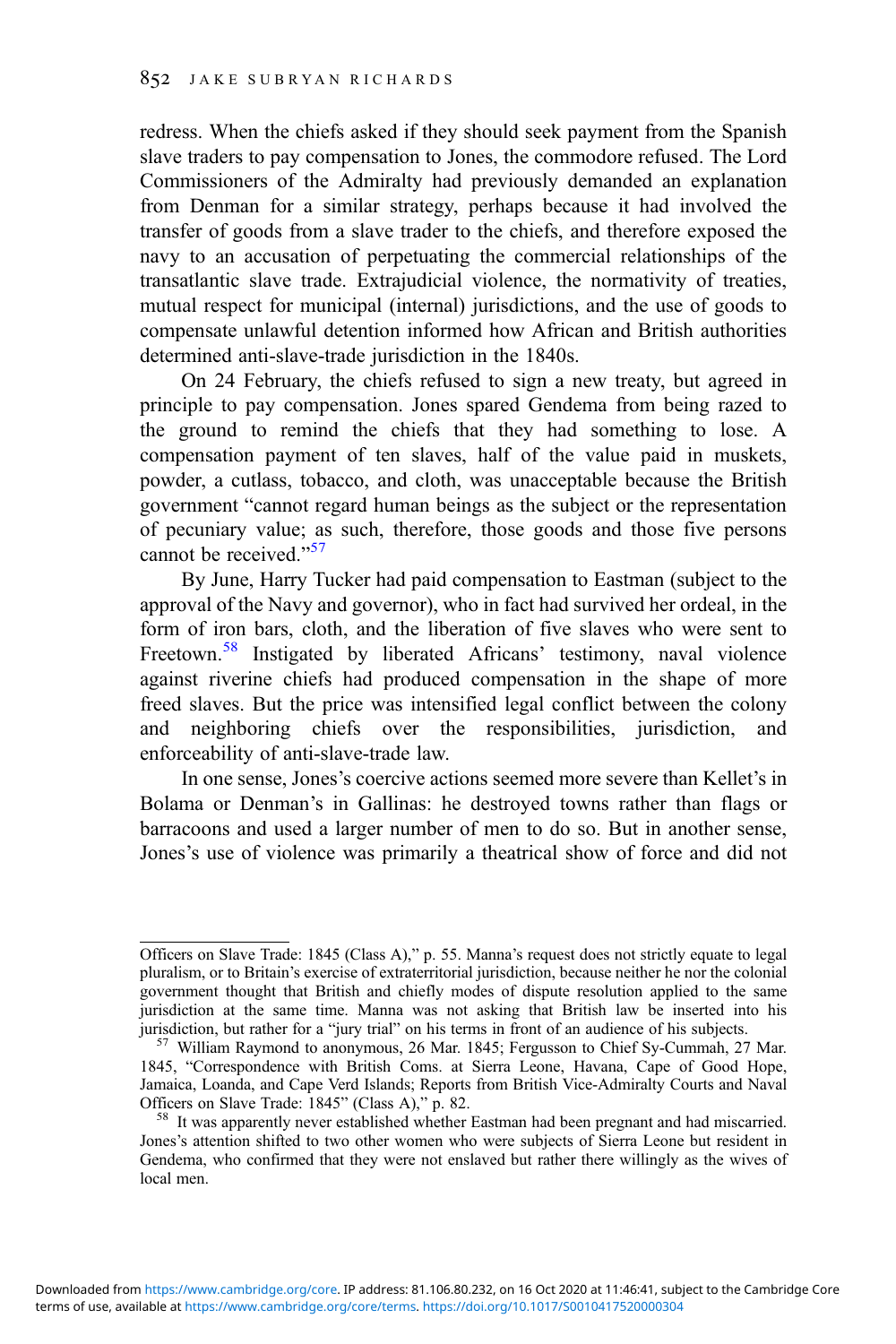result in the mass removal from African rulers of slaves detained for maritime trading or for domestic servitude. Tucker's compensation was, after all, paid through negotiation rather than seizure or confiscation.

Jones's actions also revealed the limits of British imperial authority and ambition on the Upper Guinea Coast at mid-century. The Navy had the power required for performative incursions and burnings, but not for occupation, colonization, or even sustained dialogue. These performances mattered because there was no guarantee that Portuguese and African political authorities would recognize Britain's claims to sovereignty in Bolama or Sierra Leone.<sup>59</sup> Britain's forces received a timely reminder that such recognition was never self-evident in May 1855, when a military and naval expedition went to Malaghea on the Mellacori River. The expedition of 150 men sought compensation for damage to the property of French and British traders from the king of Malaghea, Bamba Mina Lahai, and the chiefs of the Mooriah country. It ended in disaster. $60$  Although the troops burned most of the town, thirty men drowned and a further thirty-two were killed, missing, or taken prisoner. The expedition also violated the king's flag of truce.<sup>61</sup> The governor, Robert Dougan, was required to abandon the claim to compensation in exchange for the return of prisoners and the opening of roads and rivers to British and French traders in a peace treaty with the king. Ultimately, Dougan was dismissed from office.

Britain continued to defend the claim to sovereignty over Bolama until the United States decided an arbitration case in favor of Portugal in 1870. Notably, then, British projections of expanding anti-slave-trade law by force were primarily calculated at disrupting other European imperial and slave traders' enclavist, riverine, and archipelagic systems rather than at colonizing or increasing imperial influence over African chiefs. The regime was only subject to the authority of the Law Officers or Lord Commissioners of the Admiralty in ex post facto fashion—Jones sought approval from the Commissioners on 18 February, fully two months after Peters, Mering, and Sharp testified to the police magistrate. $62$ 

 $<sup>61</sup>$  Lt-Col. L. Smyth O'Connor to C. Yorke, 21 June 1855, "Further Correspondence Relative to</sup> the Recent Expeditions against the Moriah Chiefs in the Neighbourhood of Sierra Leone (In continuation of papers presented August 1855)," 19th Century House of Commons Sessional Papers, vol. 42, paper 2111 (Jan. 1855), pp. 52–54.

A similar naval action destroyed barracoons in Ambriz and Cabinda, which contained the goods (excluding slaves) of the Portuguese slaving merchant Manoel Pinto da Fonseca, who unsuccessfully sued in British courts for compensation. Rothery subsequently rejected Brazil's

<sup>&</sup>lt;sup>59</sup> On the necessity of an audience's approval for claims to sovereignty to be successful, see Danilyn Rutherford, Laughing at Leviathan: Sovereignty and Audience in West Papua (Chicago, 2012).

 $60$ <sup>O</sup> Robert Dougan to Adams, 21 May 1855, "Correspondence Relative to Recent Expeditions against Moriah Chiefs in Neighbourhood of Sierra Leone," 19th Century House of Commons Sessional Papers, vol. 37, paper 1997 (Jan. 1855), pp. 16–19.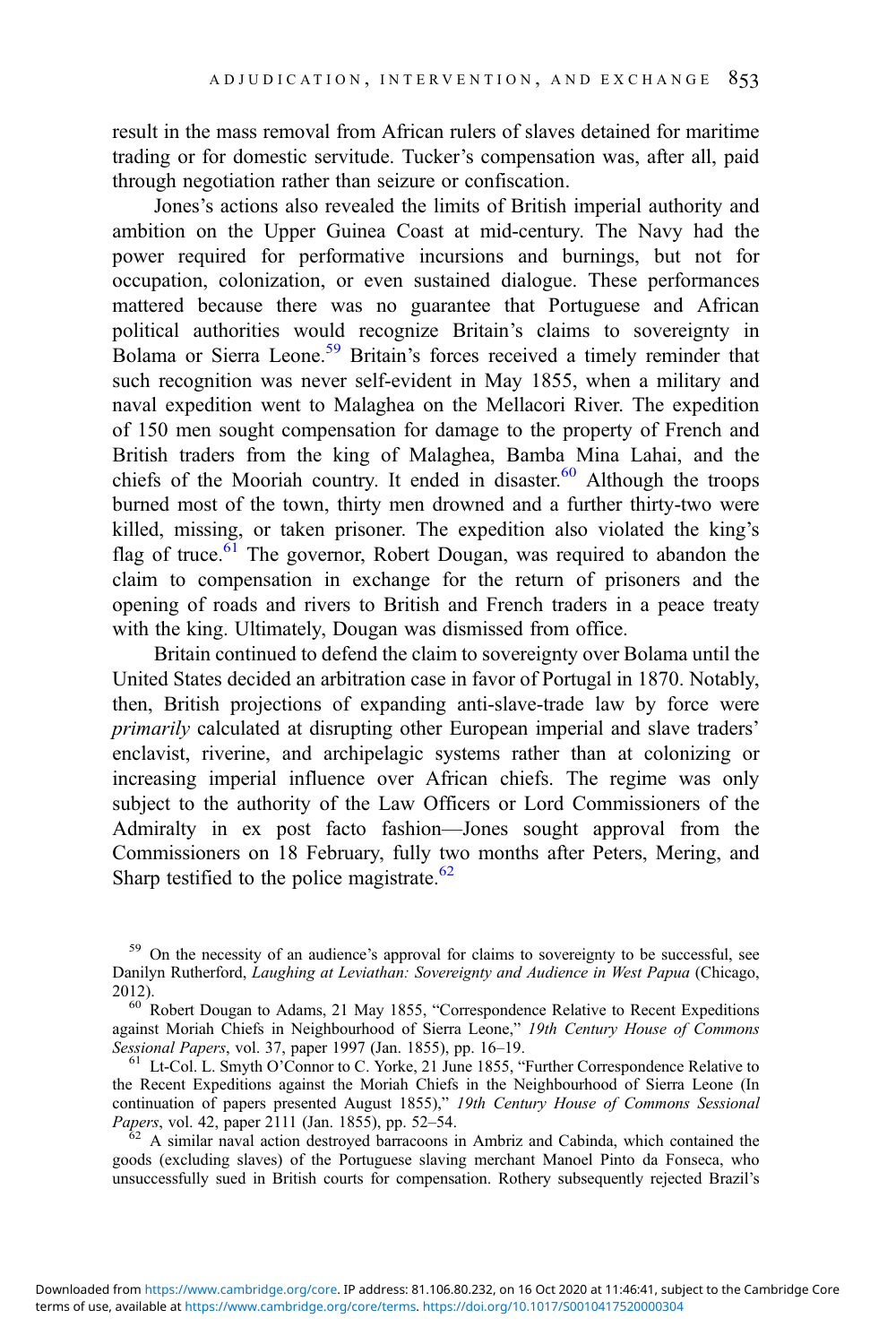As on the Upper Guinea Coast, the presence of liberated Africans in Brazil created a problem regarding British and Brazilian responsibilities for liberated Africans under anti-slave-trade law. British intervention in Brazil was not as spectacularly violent as on the Upper Guinea Coast, but it was similarly coercive. By 1845, the mixed-commission court in Rio had processed 4,785 liberated Africans, creating paper trails regarding their identification and apprenticeship. $^{63}$  But that year, Brazil refused to sign another anti-slave-trade treaty to extend the court's jurisdiction beyond its initial fifteen-year term.<sup>64</sup>

In the years before the court's closure, the judges had tried to hold Brazilian authorities accountable for the treatment of apprenticed liberated Africans. The Anglo-Brazilian treaty did not specify sanctions against either party for abusing liberated Africans, and so the only option for judges was to notify British diplomats who might then exert pressure on the Brazilian government. For example, in November 1843, the British commissioner alleged that administrators treated apprentices with "cruelty" inside the Casa de Correção, the first modern prison in Brazilian history. Such complaints were nothing new: Casa workers and convicts had famously petitioned the Emperor himself regarding their dismal work conditions in  $1841.65$  However, by the time the Foreign Office raised the allegation with Brazil, the court was due to close, which allowed officials to delay responding to it.<sup>66</sup>

Brazilian officials responded in October 1845. The Casa's administrator of public works, Thomé Joaquim Torres, wrote to the Minister of Justice flatly denying that the liberated Africans had suffered in terms of diet, illness, or overwork. Probably in full knowledge that there was no mixed-commission court to verify his report, he generously mentioned that "this Casa, and all its

attempt to include the claim in the Anglo-Brazilian claims commission. See Comissão Mista (Tráfico de escravos), Embarcação: John A. Robb, 1830–1860, Lata 19, Maço 1, AHI; H. C. Rothery to Earl Granville, 8 Feb. 1871, in Confidential 2656, pt. II, Correspondence Respecting Anglo-Brazilian Claims, 1867–75, FO 420/25, p. 61.<br><sup>63</sup> The figure is from Robert Conrad, "Neither Slave nor Free: The Emancipados of Brazil,

<sup>1818</sup>–1868," Hispanic American Historical Review 53 (1973): 50–70, at 54; Mamigonian,

<sup>&</sup>lt;sup>64</sup> The court formally closed in September 1845, six months after the fifteenth anniversary of the enforcement of Brazil's anti-slave trade treaty with Britain, to allow the court to deal with any ongoing cases. Britain's right of search of Brazilian ships strictly should have ended in September 1845, though it remained a matter of debate and Brazil's Conselho de Estado could not reach a verdict on whether to insist on the end of the right of search. "Conselho de Estado, 1845, Consulta de 20 de setembro sobre a cessação do direito de visita e busca que tinha a

<sup>&</sup>lt;sup>65</sup> "Requerimento dos presos sentenciados a serviço da Casa de Correção a S.M.I.…" [1841], II-34,25,011, Biblioteca Nacional, Rio de Janeiro.<br><sup>66</sup> Antônio Paulino Limpo de Abreu (Minister of Justice) to Inspector of Works, 23 Oct. 1845,

IIIJ7 139, Obras da Casa de Correção, Avisos, 1841–1849, ANRJ.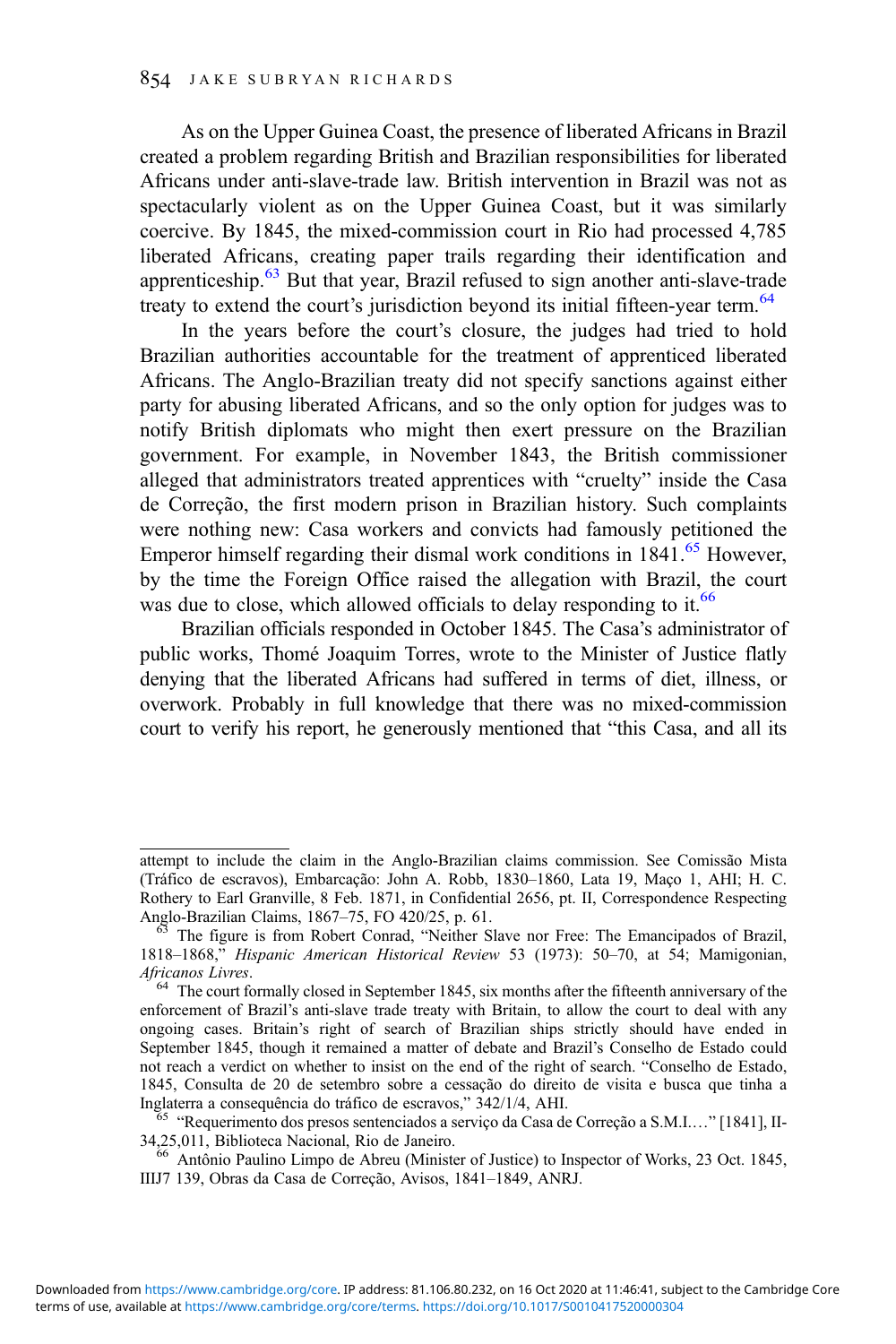accommodation, are open to anybody who might like to visit them."<sup>67</sup> Indeed, "the Africans have demonstrated great enjoyment in the occupations to which they have been assigned," both inside the Casa and working for private hirers.

Torres also enclosed two tables as proof. The first described the daily diet of the liberated Africans: dried meat, beans, farinha, rice, and bacon.<sup>68</sup> The second laid out the occupations of the liberated Africans, including stonemasonry, construction, carpentry, and blacksmithing. Professed transparency and schematic tables were scripted responses to complaints about the Casa.

British officials had no way of verifying Torres's report. The principal channel for gathering information, the British judge on the mixed-commission court, no longer existed. As an alternative way to sustain pressure on Brazil to end the slave trade, parliament passed the Aberdeen Act in August 1845, to continue naval captures. The Act increased distrust in Brazil regarding British actions and motives. By replacing the mediating effect of the mixed commission with aggressive unilateral action, British politicians uprooted the assumption that abolition was based on consent (even if that consent was often a façade). The only option now available to British politicians for monitoring liberated Africans was to use local diplomats in Rio.

In 1849, having realized that some apprenticeships had expired, the British chargé d'affaires in Brazil, James Hudson, ordered Robert Hesketh, the consul at Rio, to compile a report on all the liberated Africans he could trace there. Hudson hoped to use the report to agree on a protocol with the Brazilian government to sanction shipments of liberated Africans to a British colony or to Liberia (as a neutral alternative). It took Hesketh over two years to compile the data on 856 liberated Africans who had been apprenticed after liberation by the mixedcommission court. He listed their occupations and workplaces and commented on their lives or work conditions. The protocol ultimately failed, but Hesketh's survey became a focal point for liberated African protest.<sup>69</sup>

In August 1850, perhaps aware that Hesketh was interviewing their fellow apprentices, several liberated Africans in the Casa wrote to him begging him to facilitate their release. They complained of their "disgrace" at having served nineteen years as apprentices rather than the stipulated fourteen.<sup>70</sup> In November, they wrote again, raising the tempo:

 $67$  Thomé Joaquim Torres to Limpo de Abreu, 28 Oct. 1845, IJ7 10, Casa de Correção, Ofícios: Africanos, 1834–1848, ANRJ.

UKNA.

<sup>&</sup>lt;sup>68</sup> "Tabella do fornecimento para os africanos q. existem na Caza de Correção," first encl. in Serva to Abreu, 28 Oct. 1845, IJ7 10, ANRJ.

<sup>&</sup>lt;sup>69</sup> Hudson to Palmerston, 11 Dec. 1851, and encl. "Correspondence with British Ministers and Agents in Foreign Countries, and with Foreign Ministers in England, on Slave Trade, 1851–52 (Class B)," 19th Century House of Commons Sessional Papers, pt. II.1, paper 0.3 (Jan. 1853), pp. 324–26.<br><sup>70</sup> "Africanos de Caza de Correcao [sic]" to Robert Hesketh, 9 Aug. 1850, FO 131/7, pt. 2,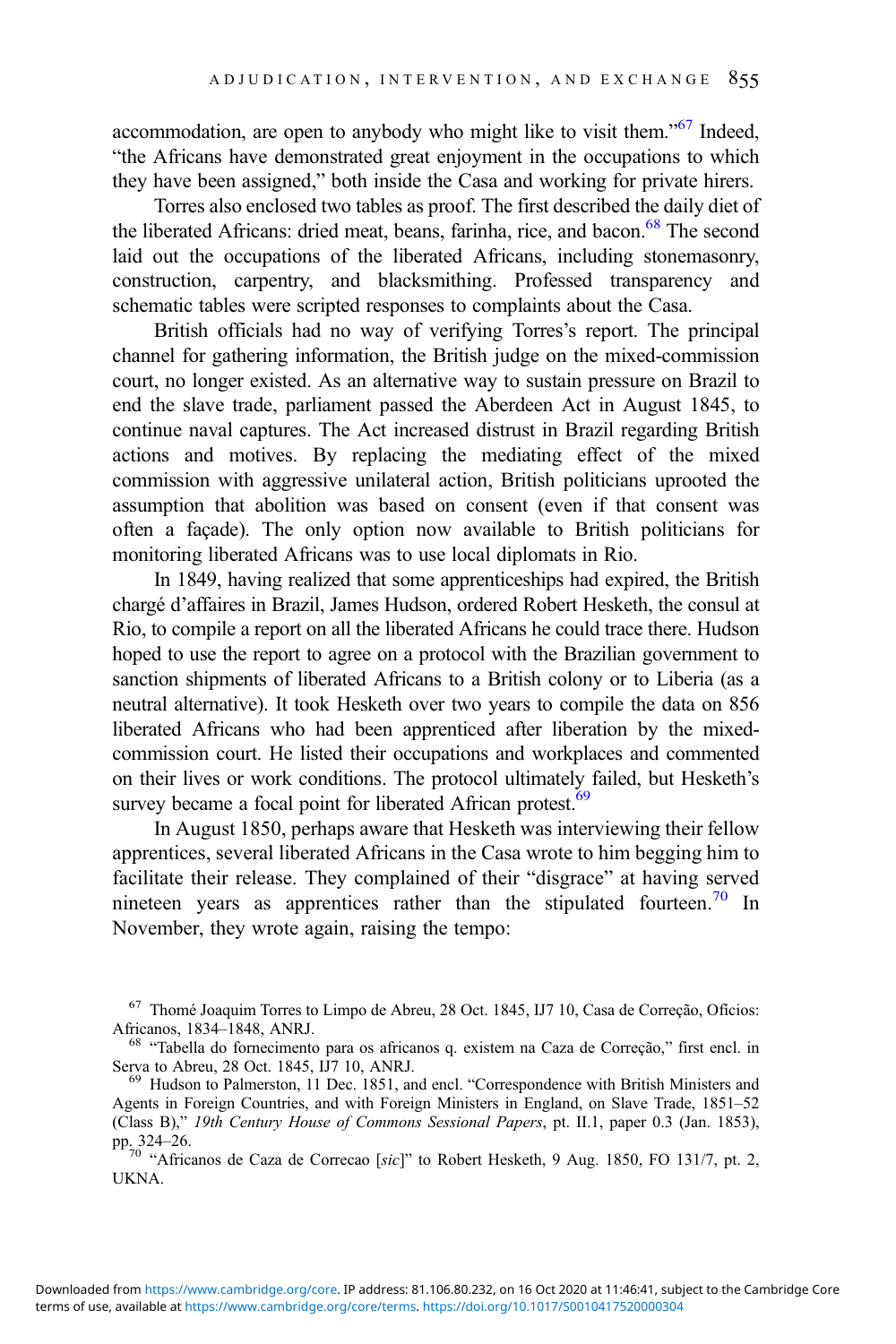#### To Mr Consul

The most worthy Excellency, we implore you that we might hope to lay at the feet of Your Excellency to know the second decision of Your Excellency and because in the hand of Your Excellency we hope to reach some hope, that we are disregarded and therefore we seek and ask Your Excellency to send us with all certainty to Your Excellency to know well we are slaves until death in this House of Correction if like this we wish to know we bless the hand of Your Excellency as father of humanity.

The Africans of the House of Correction

23 of November  $1850.<sup>71</sup>$ 

The letter-cum-petition emphasizes the uncertain status of the liberated Africans. They were out of sight—"disregarded"—yet knew that they were visible to British diplomats. They collectively realized that they had no way to hold the administrators of the Casa to account, but that the diplomats had the authority to criticize them. This lack of power but access to authority led to the double qualification: "we hope to reach some hope." The petitioners ended their address by praising Hesketh as fictive kin, as a "father" who represented "humanity." This term translated their particular material and political objectives into an apparently moralistic register, above the level of inter-imperial diplomacy, yet the authors hoped that those same diplomatic mechanisms would remedy their situation.<sup>72</sup> The Africans had combined a tradition of Casa protest with the language of moral obligation and their unusual inter-polity leverage.

Hesketh's survey and the Casa petition were potentially explosive. Like Peters, Mering, and Sharp's testimony at Freetown, the liberated Africans complained about captivity and abuse, drawing local British diplomatic attention to their plight. But unlike that case, there was no direct coercive response and Hesketh quietly filed the petition inside his handwritten survey, to be classified as a miscellaneous extra in the consulate's archive. Why did the petition elicit so little attention?

Ten months previously, in January 1850, the British vessel Cormorant had captured the slaver Santa Cruz inside Brazilian waters, at São Sebastião, after it

 $71$  "S. Illmo Emo Senhr Conçal. O bem digno es pés de V.E<sup>a</sup> no vem emplorar a fim de que esperamos por isso que nos dirigema aos pés de V. $E^a$  por saber a segunda de cizão de V. $E^{\tilde{a}}$  e porque nas mão de  $V.E^a$  hé aonde espeiremo alcaçar alguma esperacia p<sup>q</sup> nos es descaso e por isso que nosso pedimos e rogamos a  $VE^a$  p<sup>q</sup> nos mande a todo certeza  $VE^a$  nosso saber sem somos escarvos athe morre nesta [ca]sa de Correcao se assim nosso desejamos as saber pelas osbedigmo mão de V.Ea como Paij de umanidade. Os affricanos de Caza de Correcão 23 de novembro de 1850." Africans to Hesketh, 23 Nov. 1850, FO 131/7, pt. 2, literal transcription. I thank Cynthia Rocha for helping me to transcribe the petition in Portuguese. This letter is also quoted in Mamigonian, *Africanos Livres*, 255–56.

 $72$  Umanidade seems to have been a relatively rare term in contemporary print. For some illustrative examples in the Press where umanidade refers to equity in the political process and to liberated Africans' treatment during apprenticeship, see, respectively, Jornal do Commercio, 25 Aug. 1850: 1; and O Republico, 15 July 1853: 3.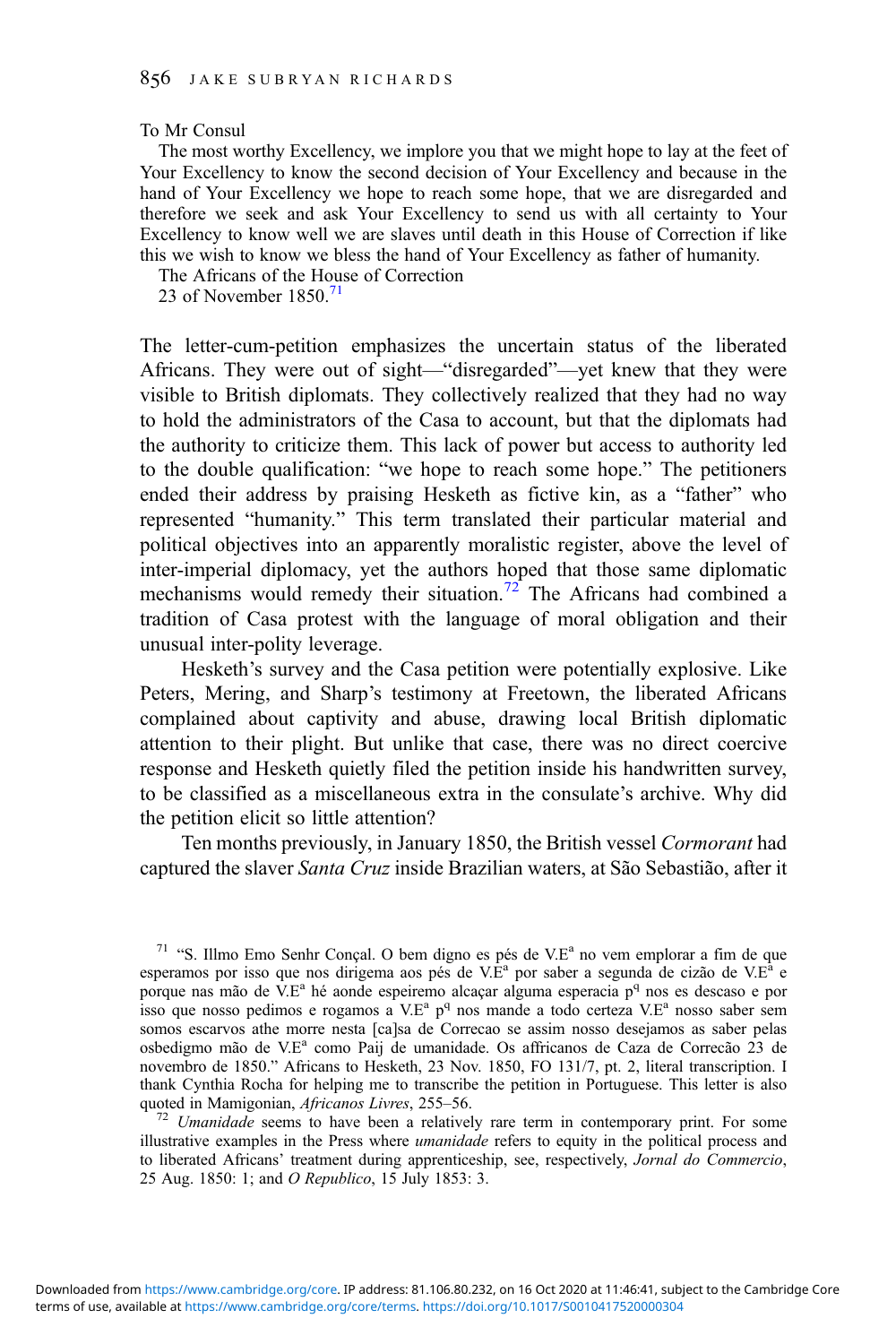had disembarked approximately seven hundred captives on the coast.<sup>73</sup> The commanding admiral, Reynolds, had ordered the *Cormorant's* captain, Schomberg, to make no further captures within Brazilian waters lest he breach treaty and parliamentary law. However, the ubiquitous Hudson took a different view, wishing to use the case as a pressure point. Perhaps he was enraged by secret intelligence about the Santa Cruz's crew, who had suppressed a shipboard conspiracy to revolt by executing the ringleaders. Perhaps Hudson saw subsequent Brazilian parliamentary protests against the capture as a sign of weakness.<sup>74</sup> He notified Palmerston that the Brazilian government was prepared to start negotiating a new anti-slave-trade treaty, and encouraged him to replace cumbersome naval steamers with lighter Banshee vessels to increase the number of captures along the Brazilian coast.<sup>75</sup> Without the mixed-commission, Hudson envisaged naval patrols that were no longer limited to the high seas by treaty jurisdiction or diplomatic conventions.

Hudson's proposal arrived at an opportune time in Whitehall. By early 1850, an influential parliamentary select committee into the efficacy of naval suppression had been in full swing for almost two years. It regularly heard evidence about the failings of abolition policies. One naval surgeon's account from his time in Brazil in the 1840s had declared naval suppression of the Brazilian slave trade a failure.<sup>76</sup> William Hutt, the committee's chair and an opponent of naval suppression, proposed a parliamentary motion to withdraw from treaty arrangements that obligated Britain to maintain the naval squadrons. As Richard Huzzey has demonstrated, Lord John Russell's Whig government presented the issue as a vote of confidence in his administration.<sup>77</sup> The government won the vote by 232 votes to 154, but the strength of opposition threatened to undermine the naval squadrons.<sup>78</sup>

Following the crucial vote, Russell was under pressure to consolidate parliamentary and public support for the naval squadrons. The earl of Minto, a former first lord of the admiralty and close political confidant (and who had the good fortune to be Russell's father-in-law), held meetings with celebrity naval aggressor Denman and a former naval officer turned Whig MP, Dudley Pelham. Minto confidentially reported that Denman and Pelham

<sup>73</sup> Hudson to Palmerston, 20 Feb. 1850, "Correspondence with British Ministers and Agents in Foreign Countries, and with Foreign Ministers in England, on Slave Trade, 1850–51 (Class B),"<br>19th Century House of Commons Sessional Papers, pt. II.1, paper 1424-II (Jan. 1851), pp. 54–56.

 $74$  On the suppression of insurrection, see Jose Joaquim dos Santos to Leopoldo Augusto da Câmara Lima, 6 Jan. 1850, encl. in Hudson to Palmerston (confidential), 20 Feb. 1850, FO 467/

<sup>&</sup>lt;sup>75</sup> Hudson to Palmerston (confidential), 3 Feb. 1850, FO 84/801, UKNA, fols. 164–75.<br><sup>76</sup> T. Nelson, *Remarks on the Slavery and Slave Trade of The Brazils* (London, 1846), 74.<br><sup>77</sup> Huzzey, *Freedom Burning*, 112–14, 120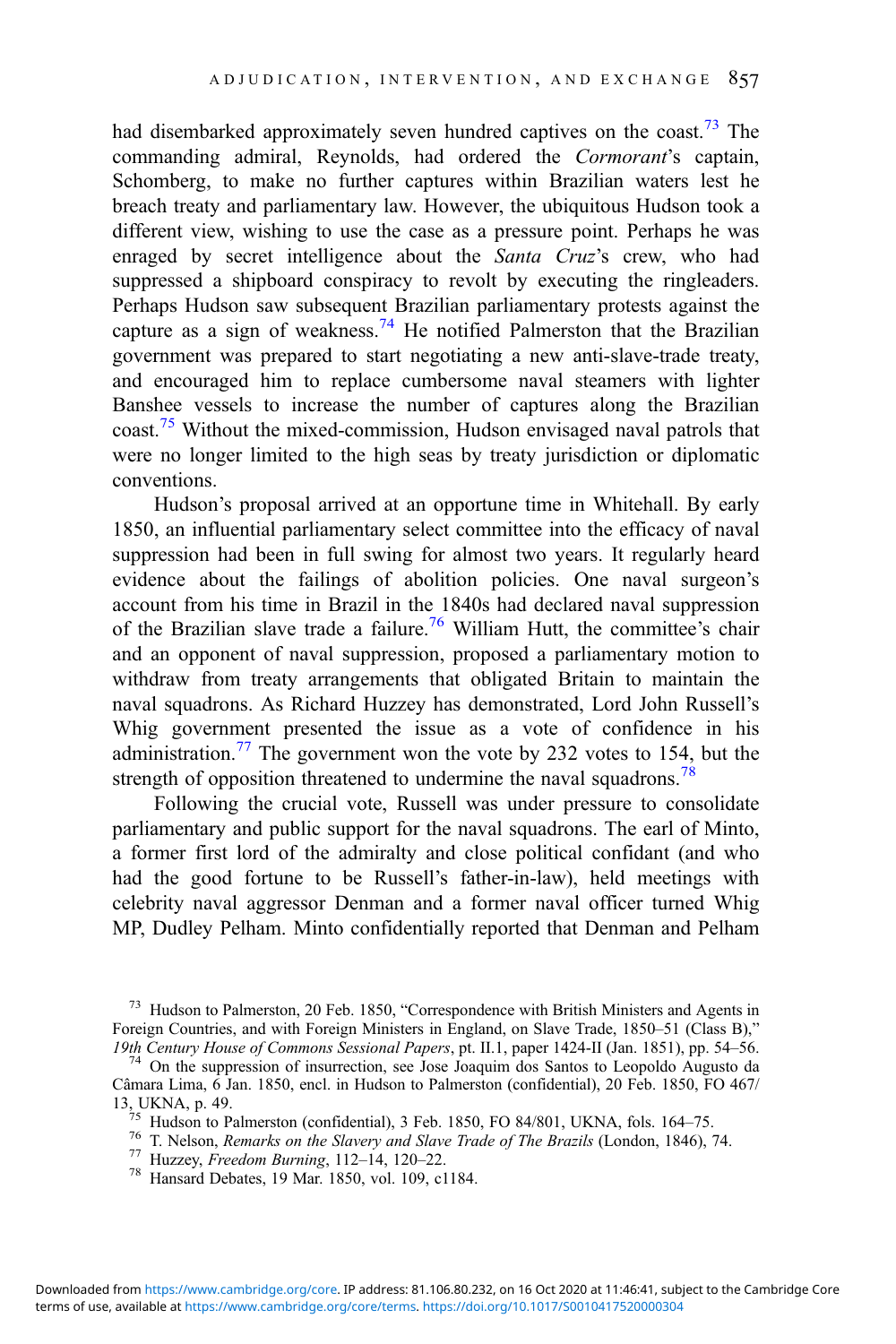advocated extensive barracoon raids along the West African shoreline, and urged Russell to meet them.<sup>79</sup> The joint plan, based on Denman's charts of slave-trading locales on the West African coast, clearly aimed at suppressing the Brazilian slave trade by cutting off supply on the other side of the Atlantic. His collaborator, Pelham, rubbed his hands at the prospect of a preemptive strike to "defeat the attacks of the Huttites."<sup>80</sup> Russell sanctioned British naval vessels to seize slave ships inside territorial waters. But there was a surprise: rather than targeting West Africa, he ordered naval seizures along the Brazilian coast (see [Map 2\)](#page-23-0).

On 22 April, in an explicit vindication of the Cormorant's capture of the Santa Cruz, the law officers advised the Admiralty that existing legislation contained "no Restrictions as to the limits within which the Search, Detention, and Capture of Slave Traders under the Brazilian flag, or without any Nationality, are to take place...."<sup>81</sup> Such advice ignored customary interpolity law that decreed that waters up to three nautical miles from the coast were sovereign spaces. The *Cormorant's* aggression, Hudson's opportunism, and Russell's parliamentary one-upmanship combined to sanction naval violence.

Upon receiving the new instructions on 22 June, Admiral Reynolds ordered naval captures inside Brazilian waters and ports. Subsequent cases of controversial seizure, including by the Sharpshooter at Macaé and the Cormorant at Paranaguá, sparked violent resistance by locals. A municipal judge at Paranaguá labeled British actions "verdadeira pirataria" and a breach of "direito internacional."<sup>82</sup> On 12 July, the Brazilian government resumed a debate, in secret, in the Câmara (lower chamber) on a bill that would strengthen criminal penalties against new importations of African captives. The amended bill became Lei 581 on 4 September.<sup>83</sup> Hudson reported Brazil's offer to negotiate a new treaty in exchange for revoking the naval instructions, but also advised the British government to maintain the pressure.<sup>84</sup> The navy captured the Amelia in late 1850 and transferred some

<sup>79</sup> Minto to Russell, 25 Mar. 1850, fols. 124A–125, PRO 30/22/8D, UKNA.  $80$  Pelham to Minto, 25 Mar. 1850, fol. 128v, encl. in ibid. See also the prescient warnings of

<sup>82</sup> Filastrio Nunes Pires to Schomberg, 30 June 1850, fols. 206v, 207r, FO 84/804, UKNA. <sup>83</sup> Lei 581 (1850). For the text, see [https://www2.camara.leg.br/legin/fed/leimp/1824-1899/lei-](https://www2.camara.leg.br/legin/fed/leimp/1824-1899/lei-581-4-setembro-1850-559820-publicacaooriginal-82230-pl.html)[581-4-setembro-1850-559820-publicacaooriginal-82230-pl.html](https://www2.camara.leg.br/legin/fed/leimp/1824-1899/lei-581-4-setembro-1850-559820-publicacaooriginal-82230-pl.html) (last accessed 13 Dec. 2019). See also Jeffrey D Needell, "The Abolition of the Brazilian Slave Trade in 1850: Historiography, Slave Agency and Statesmanship," Journal of Latin American Studies 33 (2001), 681–711, esp. 707–11; Tâmis Peixoto Parron, "A política da escravidão no império do Brasil, 1826–1865" (Dissertação de

 $^{84}$  Further evidence of the shift from British-Brazilian jurisdictional negotiation and oversight from the imperial metropole to local discretionary political power is evident in Reynolds's willingness to heed Hudson's advice to suspend the naval captures inside Brazilian waters in

Francis Baring to Russell, 30 Mar. 1850, fol. 140v, ibid. <sup>81</sup> Eddisbury to Hamilton, 22 Apr. 1850, fols. 95–96, FO 84/823, UKNA; Benton and Ford, *Rage for Order*, 130.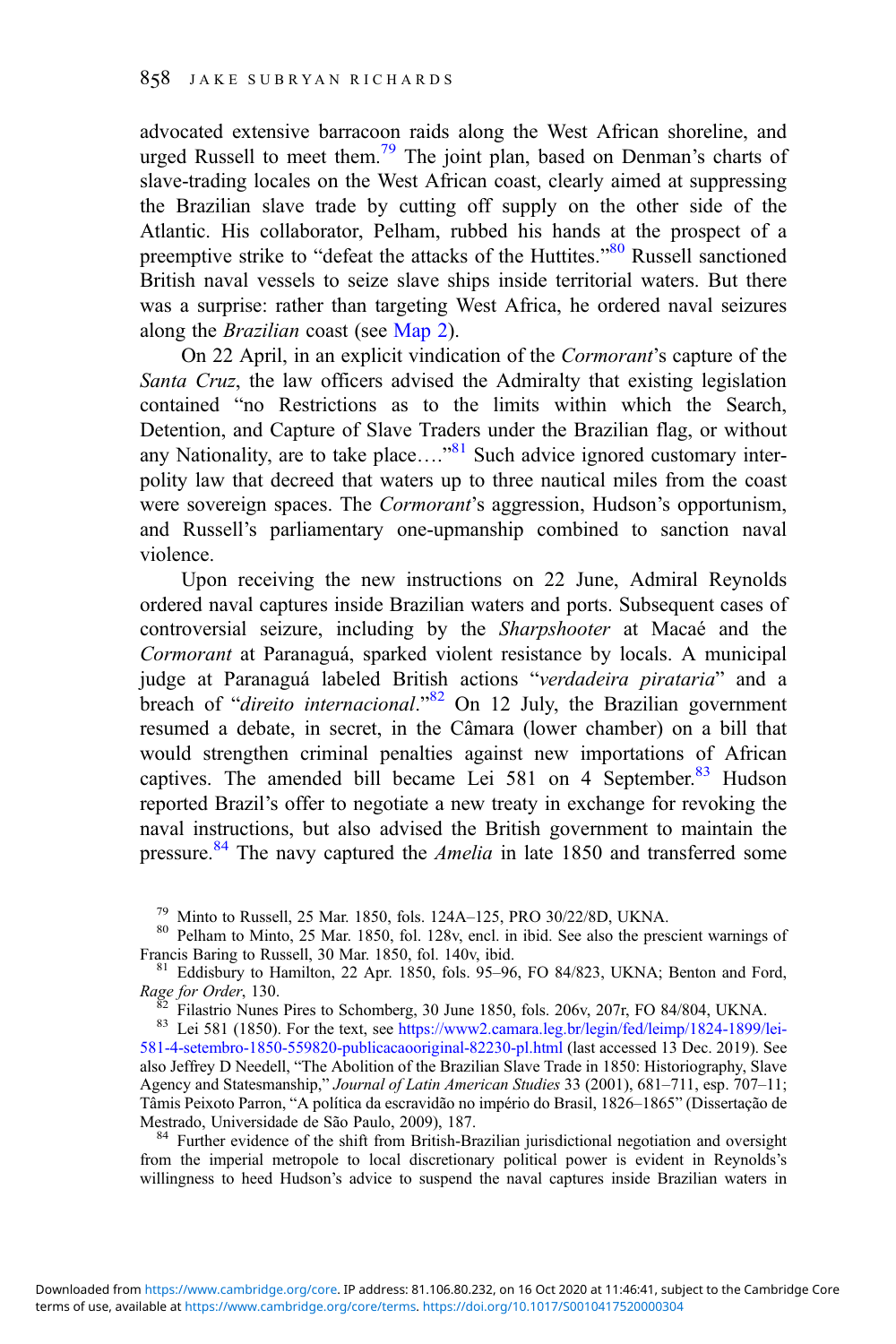<span id="page-23-0"></span>

MAP 2: "Chart of the Coast of Brazil from Maranham [sic] to the River Plate" (J. Arrowsmith, 1850). The red dots indicate where slavers landed their cargoes and where others were fitted out for slave-trading. Source: The Geography and Map Division, Library of Congress.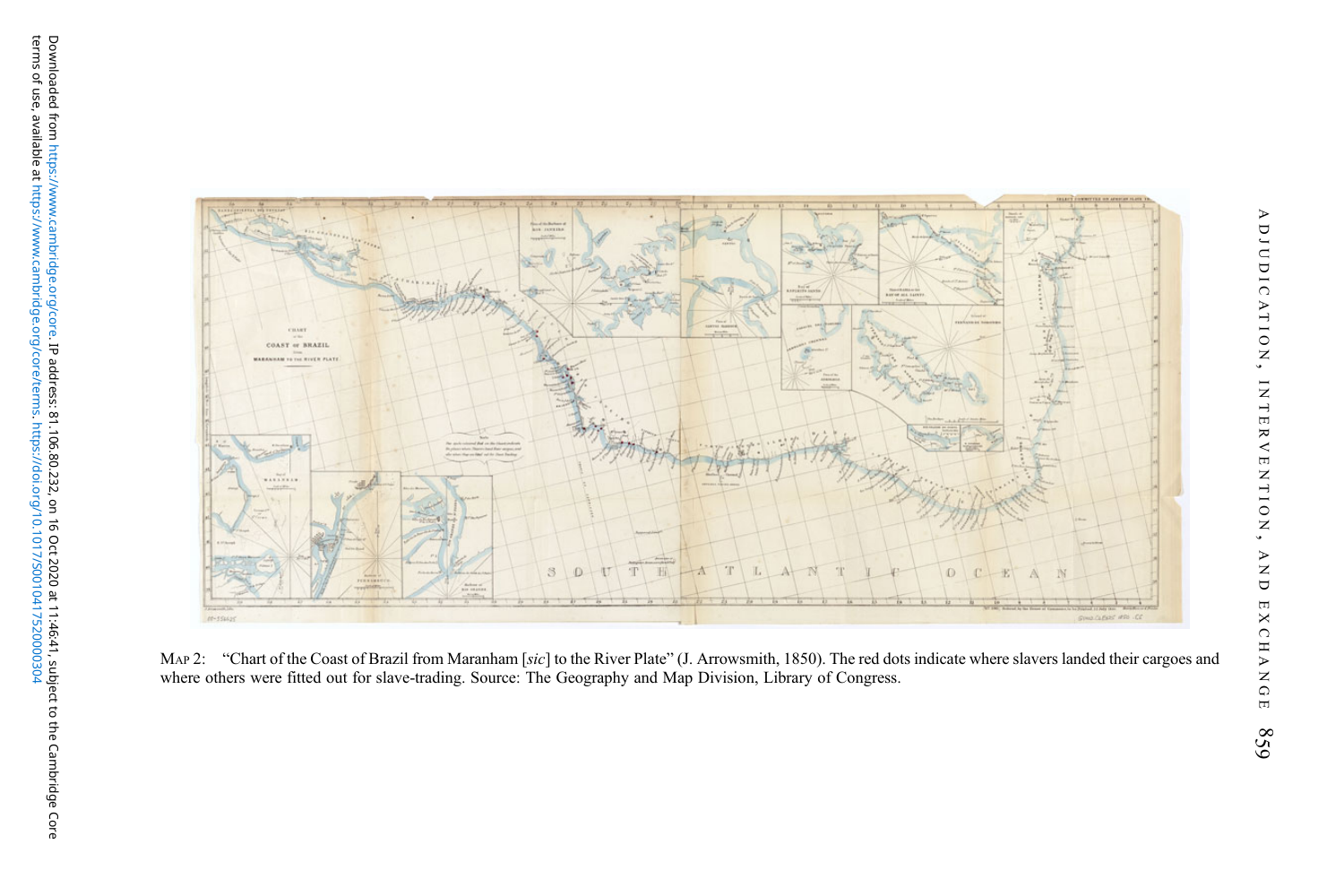recaptives to British colonies in the Caribbean.<sup>85</sup> Nonetheless, as Brazil's enforcement of its municipal anti-slave-trade law improved, the British diplomatic-naval nexus transformed from coastal aggressor to intelligence supplier to Brazil, until the closing of the Brazilian slave trade in 1856.

British priorities had thus shifted from protecting liberated Africans to violent coastal naval policing. The difference between the coercive response to the plight of Peters, Mering, and Sharp in Sherbro and the diplomatic indifference to the Casa petition in Rio came down to British agents' increasing disillusionment with the Brazilian government and domestic political pressures rather than any perceived "civilizational" difference between the Brazilian and Upper Guinea Coast polities. Having failed to attract diplomatic assistance, the Casa Africans continued to work and reside there, often in deprived conditions, until 1864, when surviving liberated Africans were emancipated from apprenticeships in Brazil. The local discretionary power of British diplomats such as Hudson and naval crews such as the *Cormorant's* were thus central to explaining how and why abolition switched from diplomatic monitoring to naval violence. Crucially, for histories of the abolition of the Brazilian slave trade, it was not so much jurists' symbolic capital that underpinned anti-slave-trade jurisdiction as the changing evidentiary primacy regarding where sovereign responsibility to combat illegal slave-trading lay: from apprenticeship work conditions to coastal slaving practices.

## VALUE EXCHANGE

Coercive violence was one dimension of regulating anti-slave-trade law, but it was only ever possible in short bursts. Even as world hegemon, the British Empire did not have the personnel, firepower, epidemiological knowledge, or domestic support to launch full-scale invasions of the Brazilian and Upper Guinea Coasts. Imperial officers needed to resolve conflict in ways that satisfied both anti-slave-trade prerogatives and municipal jurisdictions. On the Upper Guinea Coast, conflict revolved around cases of liberated Africans held captive or re-enslaved: How did the Sierra Leone governor and African chiefs negotiate over them? In Brazil, who had authority to determine the legality of naval captures after the end of the mixed-commission court, especially in light of British seizures in Brazil's territorial waters in 1850?

July. Reynolds was apparently happy to trust in the diplomat's confidence that a new Brazilian abolition law was forthcoming rather than await further instruction from the Admiralty; Reynolds to Hudson, 14 July 1850, FO 84/805, UKNA.

 $85$  Hudson to Palmerston, 10 Oct. 1850, in "Correspondence with British Ministers and Agents in Foreign Countries, and with Foreign Ministers in England, on Slave Trade, 1850–51 (Class B)," 19th Century House of Commons Sessional Papers, pt. II.1, paper 0.3 (Jan. 1853), p. 301.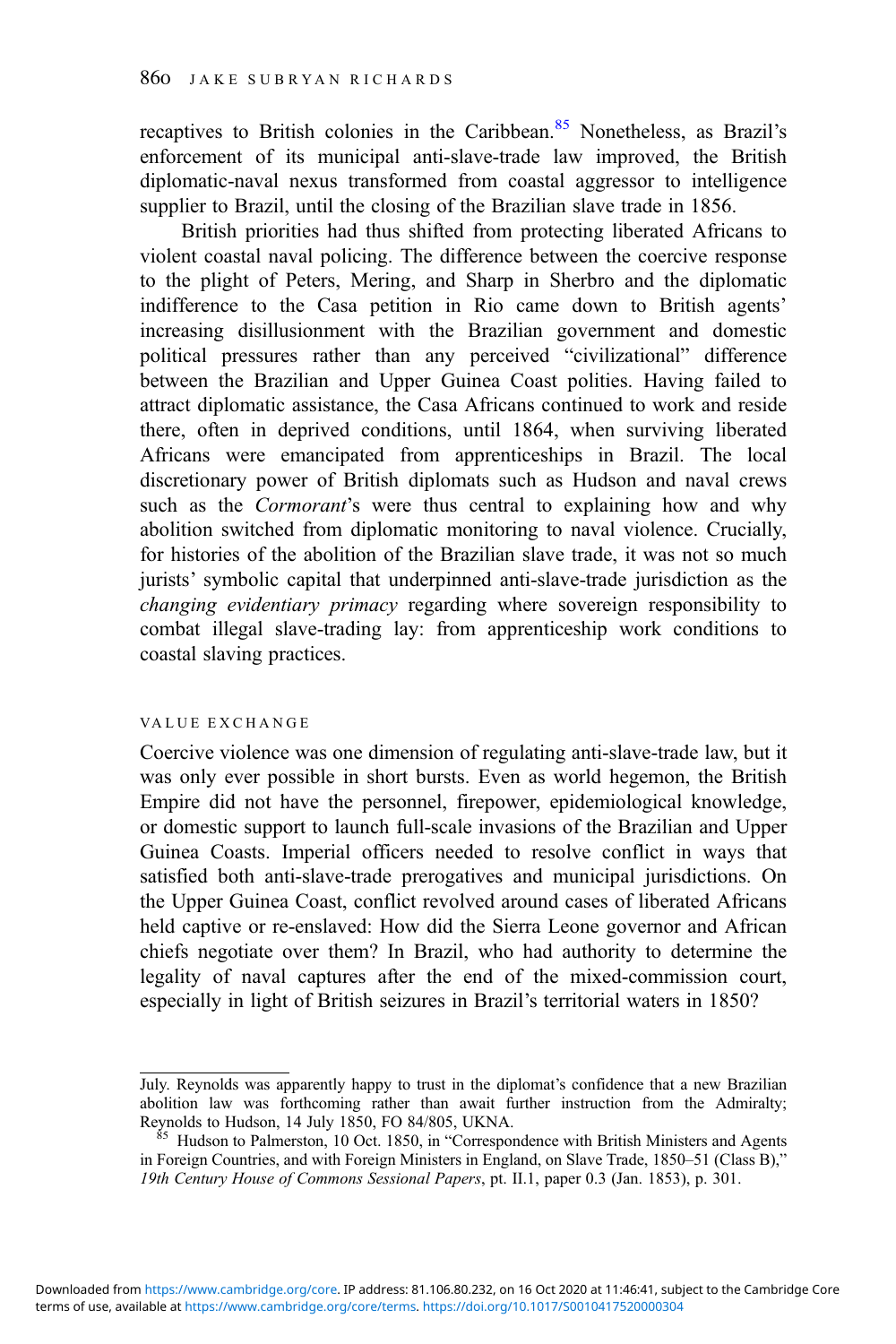On the Upper Guinea Coast, formal agreements between Sierra Leone's governor and African chiefs in the 1830s and 1840s provided only a partial resolution to re-enslavement. In 1837, Governor Henry Campbell signed a Convention with fifteen nearby chiefs to pay them annual stipends in return for commitments to keep roads open for trade, restrict Poro, and refer any potential conflict between chiefs to the governor. The chiefs were also obliged to return any liberated African "enticed away, kidnapped, purchased, or held for any debt, or pretended claim, and that no satisfaction shall be required" for the return.<sup>86</sup> The governor (or his appointed agent) was authorized to request the return. Similarly, the governor undertook to return any "domestics"—those enslaved within the chiefs' jurisdictions for agricultural production rather than outside sale—who sought refuge in Freetown.<sup>87</sup>

Other treaties between the Governor and chiefs farther from Sierra Leone committed the parties to abolishing the slave trade and treating the "lives and properties of liberated Africans [as] inviolate."<sup>88</sup> Unlike the Convention, the treaties did not specify how to return re-enslaved liberated Africans to the Colony. These conventions and treaties differed from prevailing Upper Guinean norms of establishing relations between authorities. For instance, one norm developed through the caravan trade involved gift exchange at the end of negotiations to recognize chiefs' respective authority, thereby combining politics and commerce. The convention and treaties seemed narrow and inflexible in comparison, and also like stepping-stones to European territorial annexation.

However, following the treaties from bounded text to situational practice reveals a very different pattern for resolving re-enslavement. Between 1845 and 1862, the governor wrote dozens of letters to African chiefs about liberated Africans who were re-enslaved or held captive in their jurisdictions. There were at least forty negotiations between the governor and chiefs, which resulted in the return of at least 120 liberated Africans or other British subjects in total.<sup>89</sup> To comply with Poro, Sierra Leone's black police constables traveled outside the colony, partly as diplomats and partly to rescue re-enslaved liberated Africans. They were crucial to the government for communicating with polities and developing diplomatic relations along the Upper Guinea Coast and inland.<sup>90</sup>

86 Convention, 11 Apr. 1837, Article VII, FO 403/484, UKNA, p. 99.<br>87 Ibid., Article IX.<br>88 E.g., "Treaty between Commissioners of Lieutenant-Governor William Fergusson and Bey Sherbro, Chief of the Samo Country, and Morie Bokery, Chief of Moricaryah [sic], 20 May 1845," Article III, FO 403/484, UKNA, p. 108.

 $189\degree$  I have calculated this number from a close reading of the extant Local Letter Books, 1842–1867, Public Archives of Sierra Leone.

 $90$  For a different reading, see Inge van Hulle, "British Protection, Extraterritoriality and Protectorates in West Africa, 1807–1880," in Lauren A. Benton, Adam Clulow, and Bain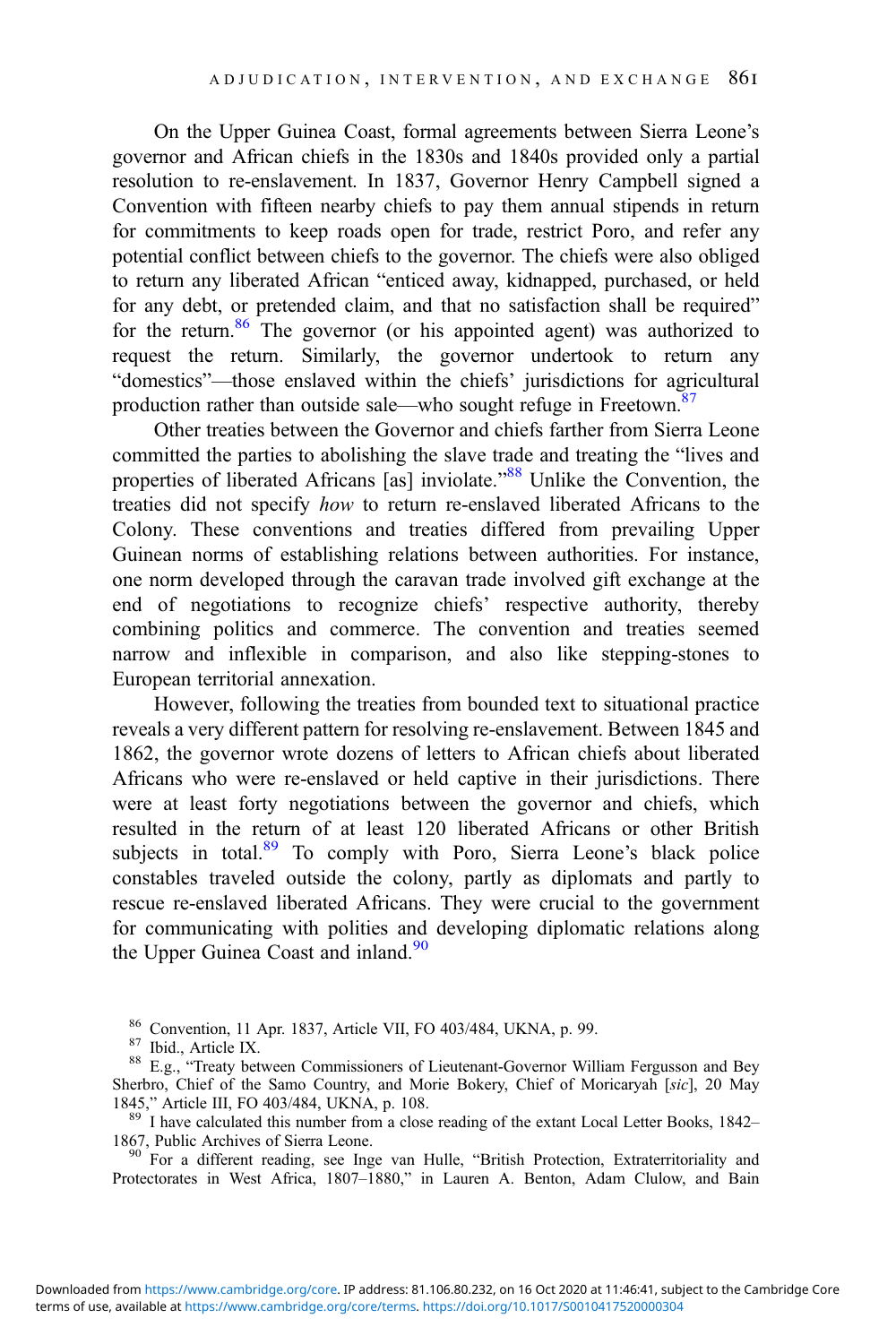When governors and chiefs negotiated over re-enslaved liberated Africans, they were engaged in performances of gifting. In a commodity economy, persons and things assume the social form of things. In a gift economy, things assume the form of persons.<sup>91</sup> For example, in Malaghea (the town where British naval forces were routed in 1855), the liberated African John McFoy suffered re-enslavement. During his thirty years of reenslavement he had married and had five children. In January 1860 he managed to escape and travel to Freetown, where he asked the governor to request the freedom of his family, too. In March, the king and alimamy of Malaghea, Sanasee Famah, sent the children to Freetown. Afterward, the governor sent the king  $\pounds10^{92}$  In other interactions, governors sent gifts that included baft fabric, rum, tobacco, arms, and cash. These exchanges were not commercial, because the parties were political authorities rather than merchants, acting to resolve problems regarding inter-polity mobility rather than negotiating over price. From the chiefs' point of view, then, to send a re-enslaved liberated African to another political authority was to give a gift. It imposed an obligation on the governor to send a gift of equivalent value, thereby building diplomatic norms, respecting mutual jurisdictions, and consolidating commercial relationships. Such exchanges more closely resembled the political and commercial functions of caravans than the injunctions of officious treaties.

The local letter books, and cases like McFoy's, tell an important story for the period from 1839 until the late 1850s, one that complicates the conventional argument that British imperial antislavery was the first step toward European colonization in Africa. $93 \overline{3}$  Gifting is not necessarily an exchange between equals; it could be competitive, or overbearing, gradually reducing the chiefs' honor over time. But in these cases, there are good reasons to emphasize reciprocity rather than domination. After all, if British officials

Attwood, eds., Protection and Empire: A Global History (New York, 2017), 194–210. At the same time, it is worth noting that in the 1850s and even the 1860s, British "protection" aimed first at protecting British subjects rather than anyone else, and extraterritorial jurisdiction concentrated on people rather than land. Tellingly, extraterritoriality was at first an extension of criminal law, not commercial or civil law.<br><sup>91</sup> Marilyn Strathern, *The Gender of the Gift: Problems with Women and Problems with Society* 

in Melanesia (Berkeley, 1990), 134; Charles Piot, "Of Slaves and the Gift: Kabre Sale of Kin during the Era of the Slave Trade," Journal of African History 37 (1996): 31–49. On gifting and diplomacy in Sherbro, see MacCormack, "Wono," 199.

<sup>&</sup>lt;sup>92</sup> Governor to Sanasee Famah, 14 Jan. 1860 and 8 Mar. 1860, Public Archives of Sierra Leone. The governor addresses him as both "king" and "alimamy," and calls him "Fanah Sanassee" in the second letter, probably because the governor was not accustomed to writing metronyms, in this case either Mandinka or Temne. Note that "alimamy" denoted the ruler of an Islamic polity in West Africa (similar to *alikali*, a compound of *al-qadi*). It seems likely that Sanasee Famah/Fanah Sanassee was the same person.<br><sup>93</sup> Keene, "Case Study."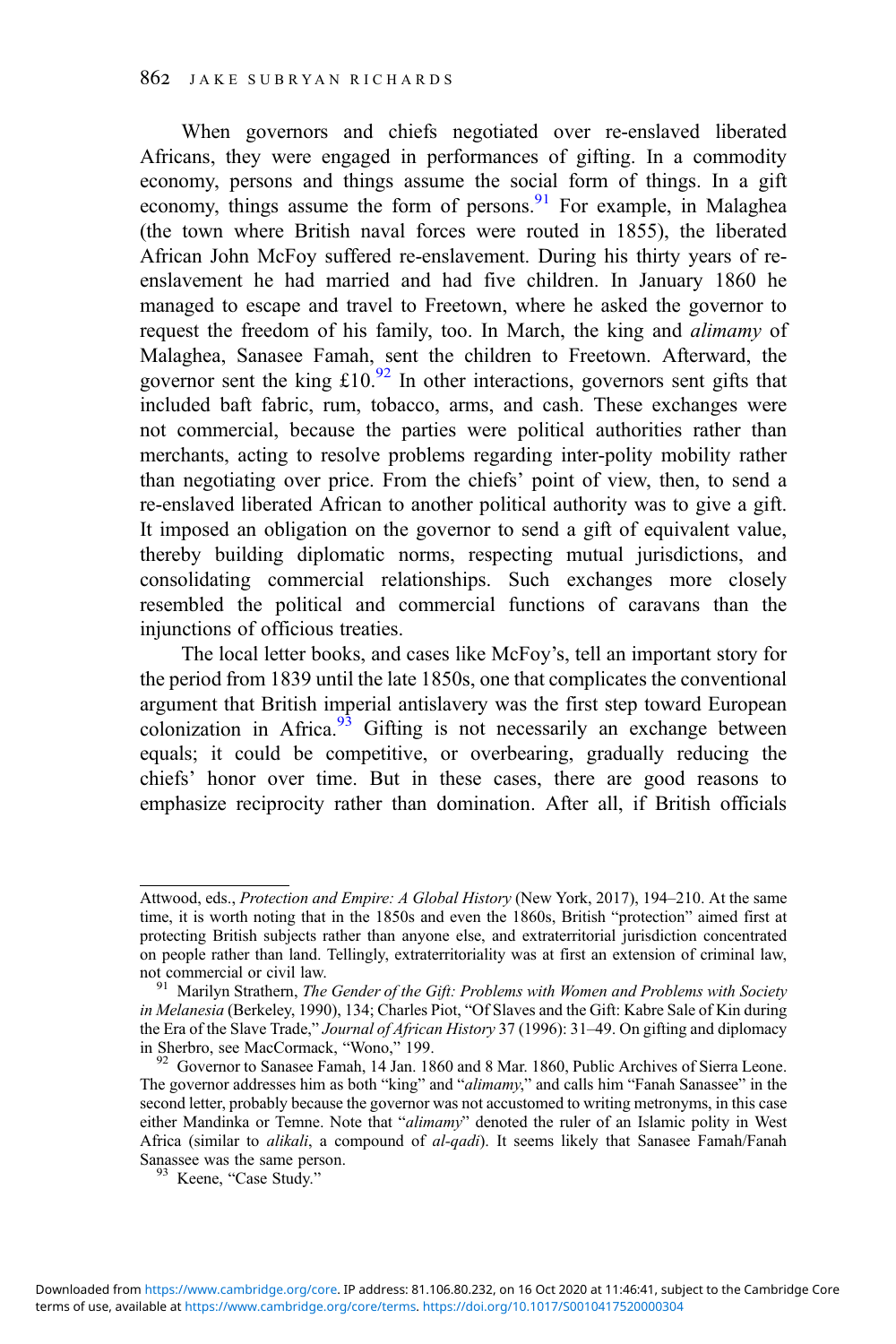wished to frame the interactions with the chiefs as imperial, they could have withheld gifts, or resorted to violence. And if the chiefs perceived the gifts to be inadequate, they could have retained the re-enslaved liberated African, or written a complaint to the governor. The chiefs, then, understood the performance of gifting as the purchase of freedom of a liberated African, a friendship between polities, and a mutual recognition of respective jurisdictions, but not as an extension of British extraterritorial, imperial jurisdiction.<sup>94</sup>

In the 1860s, gifting, treaty-making, and annexation overlapped. In 1861, the Sierra Leone colony annexed Sherbro and Koya.<sup>95</sup> But even under formal treaty law, the return of liberated Africans could take the form of gifting. Indeed, the governor admitted that treaties alone were not sufficient to guarantee the return of British subjects, a status attributed to liberated Africans settled or resident in colonial Sierra Leone in 1853. In 1865, the Reverend J. H. Dufort asked the colonial administration to intercede with chiefs of independent polities in the Rio Pongo area who had signed a treaty with the governor. Dufort complained that a boy had been enslaved, yet the governor's secretary replied, "The colonial government cannot undertake to pay for the liberation of the boy… you should apply to the proper chief for the boy in question." If the chief complied, the government could "perhaps reward him in some shape." The secretary did not suggest violent intervention was an alternative. In fact, the boy would have to take the initiative and "make his escape on board some British vessel where he would receive protection."<sup>96</sup>

Anti-slave-trade law involved coercive intervention and value exchange as interchanging processes. Since a comprehensive, shared worldview could not be derived from the treaties, value exchanges via local agents were a crucial source of law: they represented and reinforced respective jurisdictions, consolidated relations between elites, and protected liberated African status.

As well as shaping relations between the Sierra Leone colony and the chiefs of the Upper Guinea Coast, equating the "value" of a liberated African with material or financial assets shaped ongoing relations between Britain and Brazil. In 1858, the British and Brazilian governments established a mixed commission to evaluate various compensation claims. Brazilian subjects made ninety-eight claims to compensation for the allegedly unlawful captures of slave ships by Britain's navy. British subjects made fifty-two claims regarding the costs and loss of property incurred due to rebellions, insurrections, and port blockades in Brazil. The commission

 $94$  On the limits of a single context for a performance, see Rutherford, Laughing at Leviathan, 107.<br><sup>95</sup> Christopher Fyfe, *A History of Sierra Leone* (London, 1962), 316.<br><sup>96</sup> Herbert Thompson to Reverend J. H. Dufort, 15 Nov. 1865, LLB 1864–1867, Public Archives

of Sierra Leone.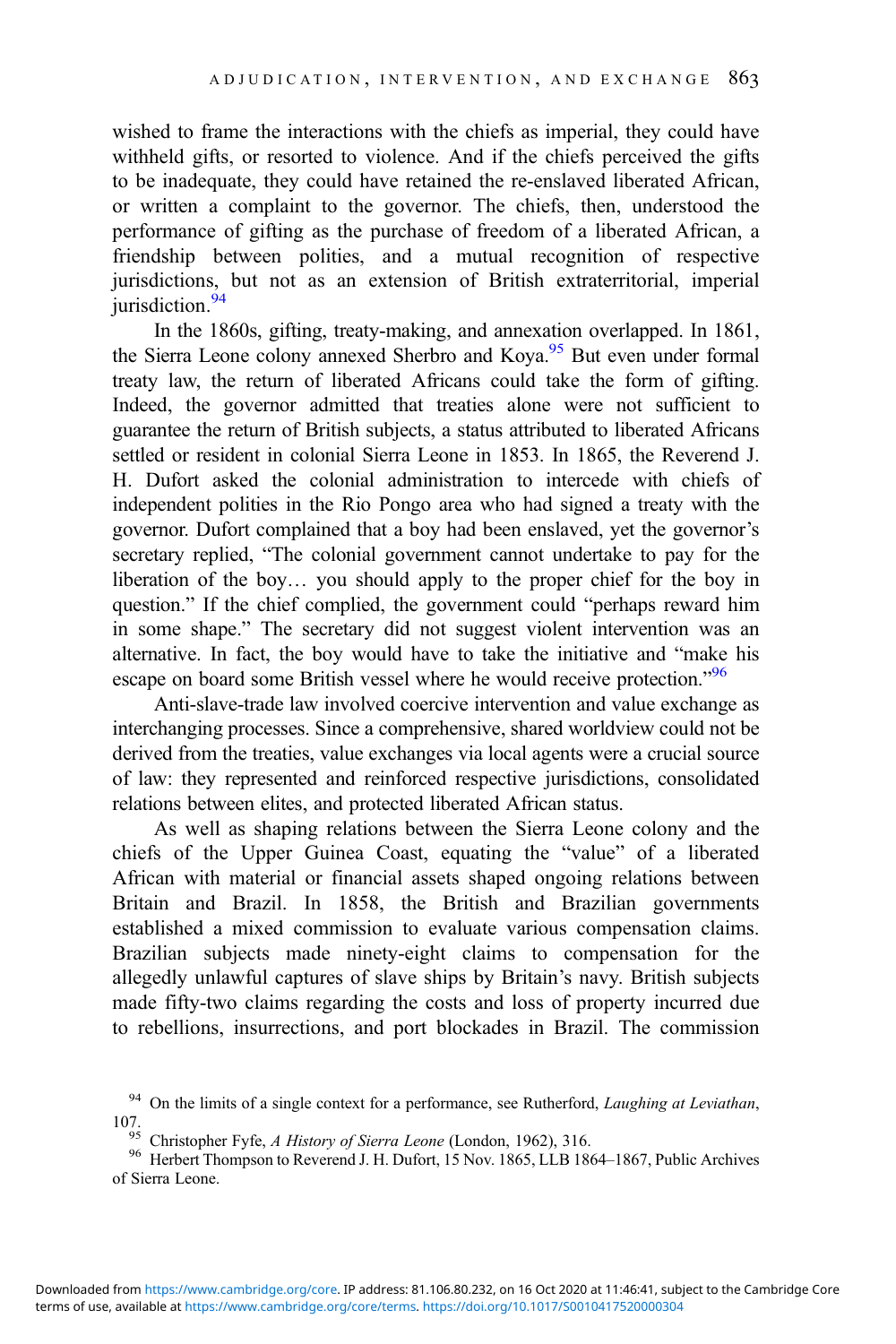struggled to reach a verdict in various rounds of correspondence. British and Brazilian commissioners conflicted over whether they had the authority to review captures adjudicated at the Rio and Freetown mixed commissions for compensation claims, how to assess the value of each claim, and a reasonable rate of interest. The commission was suspended in 1860.

After the commission fell apart, the two governments tried to find agreement on estimates of their respective claims via diplomatic channels. Despite diplomats' awareness of the liberated Africans' plight in Brazil, their treatment did not feature in these negotiations because it was not intelligible under the logic of compensation. Instead, the Brazilian government insisted that it had authority over the liberated Africans, and in 1864 it ended their apprenticeships.

In 1866, the British minister at Rio forwarded the Brazilian compensation cases to Whitehall, arguing that only twenty-eight of the ninety-eight original claims were worthy of consideration. In 1871, Henry Rothery, the Treasury's advisor in Doctors' Commons (for admiralty matters), reassessed these remaining Brazilian claims. He explicitly disqualified from consideration the cases of Activo and Perpetuo Defensor from which the recaptives had escaped in 1826. Rothery declared that the commissary judges and Law Officers were wrong to award conditional compensation.<sup>97</sup> Extraordinarily, he argued that the vessels "ought properly to have been condemned" in accordance with the contemporaneous treaties. And yet treaty law at the time clearly exempted slave ships that were on routes south of the equator, as the two ships had been.

Rothery was not so much a final arbiter of anti-slave-trade law as he was engaged in an elaborate act of determining value. His performative claim was a kind of ex post facto financial free soil.<sup>98</sup> Perhaps Rothery was deliberately obstructing any attempt to commensurate the rival British and Brazilian claims. Following his advice that only five Brazilian claims were valid, the Foreign Office drily observed that the discrepancy between the claims now amounted to £122,568. 15s. "in favour of this country, instead of a balance, as has always been supposed, in favour of Brazil."<sup>99</sup>

When the Foreign Office communicated its new position, the Brazilian government was unimpressed. A report criticized Britain's lack of "moderation" and defended the validity of Brazil's twenty-eight claims.<sup>100</sup> The Brazilian government did not try to come to an agreement. Instead, the Conselho do Estado, the highest political authority in Brazil, focused its

 $97$  H. C. Rothery to Earl Granville, 8 Feb. 1871, in Confidential 2656, pt. II., Correspondence respecting Anglo-Brazilian Claims 1867–75, FO 420/25, pp. 32–62, UKNA.

<sup>&</sup>lt;sup>98</sup> Ibid., 40–41.<br><sup>99</sup> Foreign Office Memorandum, 20 Feb. 1871, FO 420/25, p. 64, UKNA.<br><sup>100</sup> "Observações sobre as proposições apresentadas pelas Comissarios Brasileiros" [1878– 1879?], Lata 64, maço 3, folio 133, AHI.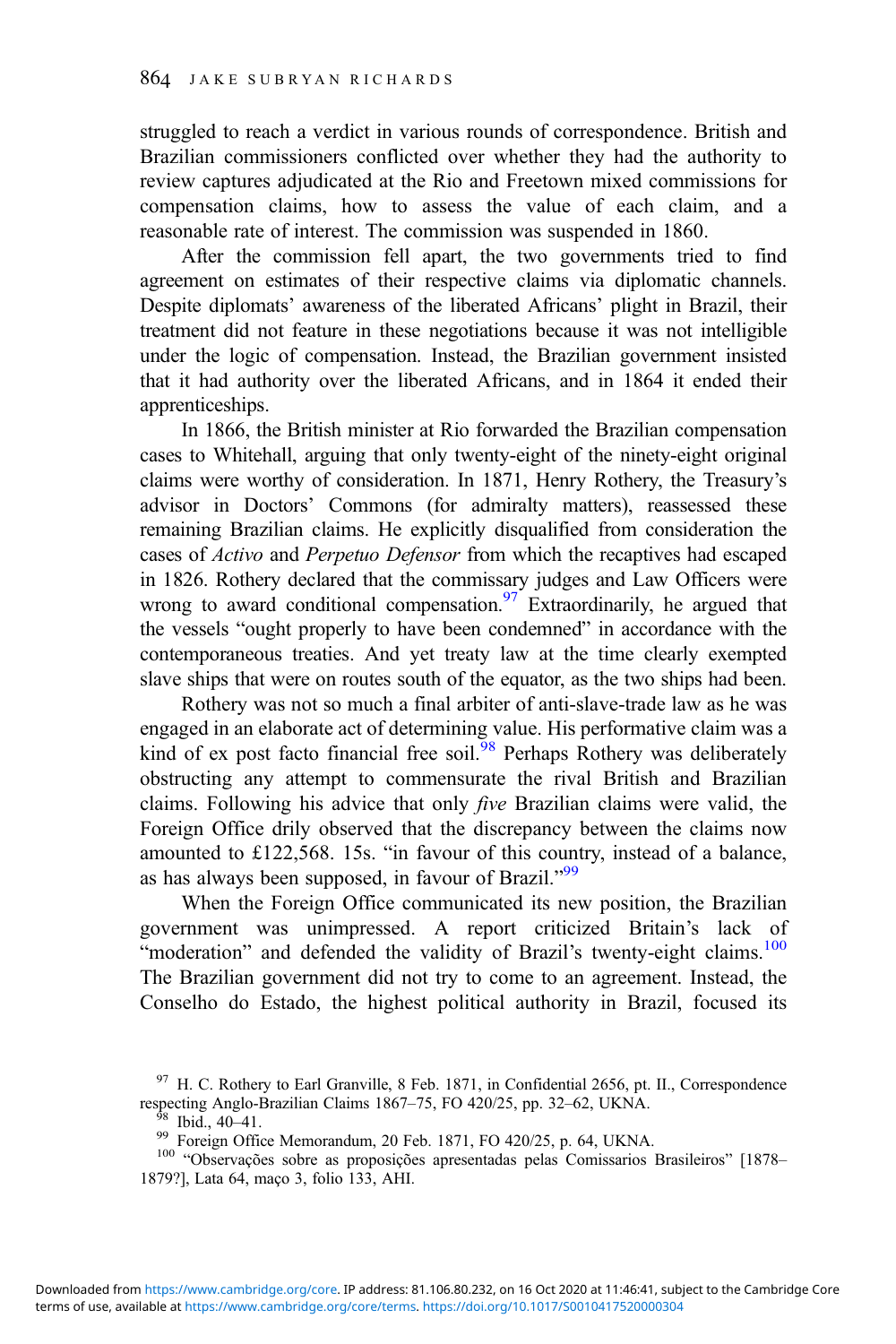energies on criticizing Britain's anti-slave-trade policies. It claimed that their policies violated the "Direito dos Gentes" (law of nations), which commanded sovereigns to respect each other's territories and territorial waters in peacetime.<sup>101</sup> This criticism had little effect—the Conselho had no means to compel Britain to acknowledge its supposed rights—but it tellingly shifted Brazil's stance away from attempted value exchange and toward a defense of state sovereignty. Unsurprisingly, the Anglo-Brazilian Claims Commission fizzled out in 1875.

On the Upper Guinea Coast, British agents based at Sierra Leone and African chiefs engaged in overlapping strategies of value exchange and violence, even as British protectorate jurisdiction expanded over certain chiefs. By contrast, on the Brazilian coast the prevailing norm was that sovereigns should resolve claims through commissions. That norm limited the efficacy of the mixed-commission court and led to the shock of naval aggression. To resolve that shock, the sovereigns turned to the only form they knew, another commission, which failed to determine the value of maritime commercial losses.

### CONCLUSION

Regulating anti-slave-trade jurisdiction led to a pattern in which coercion and value exchange alternated, overlapped, and were mutually sustaining. Enforcement and regulatory patterns changed when specific local factors came together, such as liberated Africans' initiative in making their cases visible to British agents, diplomatic priorities, metropolitan pressures, and local political authorities' willingness to discuss abolition. All parties had interests in distinguishing between enslavement, captivity, and apprenticeship conditions. An expansive comparative Atlantic framework reveals the connections and mutual influences between the Upper Guinea Coast and Brazil, such as the courts of mixed commission and naval strategies. But more than that, this comparative framework reveals convergences. These included Siaka and the Brazilian government's "law of nations" defense of sovereign jurisdiction, the importance of diplomatic access for recording and protecting liberated Africans' status, and elites' imposition of commodified "value" on Africans' lives, even during rescues from re-enslavement.

It is perhaps easier to explain how the pattern of regulation switched between coercion and value exchange than to explain why it did so. Part of the answer lies in the intrinsically double nature of "liberated Africans" as a category. The Africans had the opportunity to frame their situation under anti-slave-trade law, with treaty parties responsible for their treatment, or under a polity's municipal law. This doubling meant that anti-slave-trade

<sup>101</sup> Draft opinion, Conselho do Estado 1876–1877, "Consulta sobre asilo a escravos a bordo de navios de guerra inglezes," Lata 342/2/9, AHI.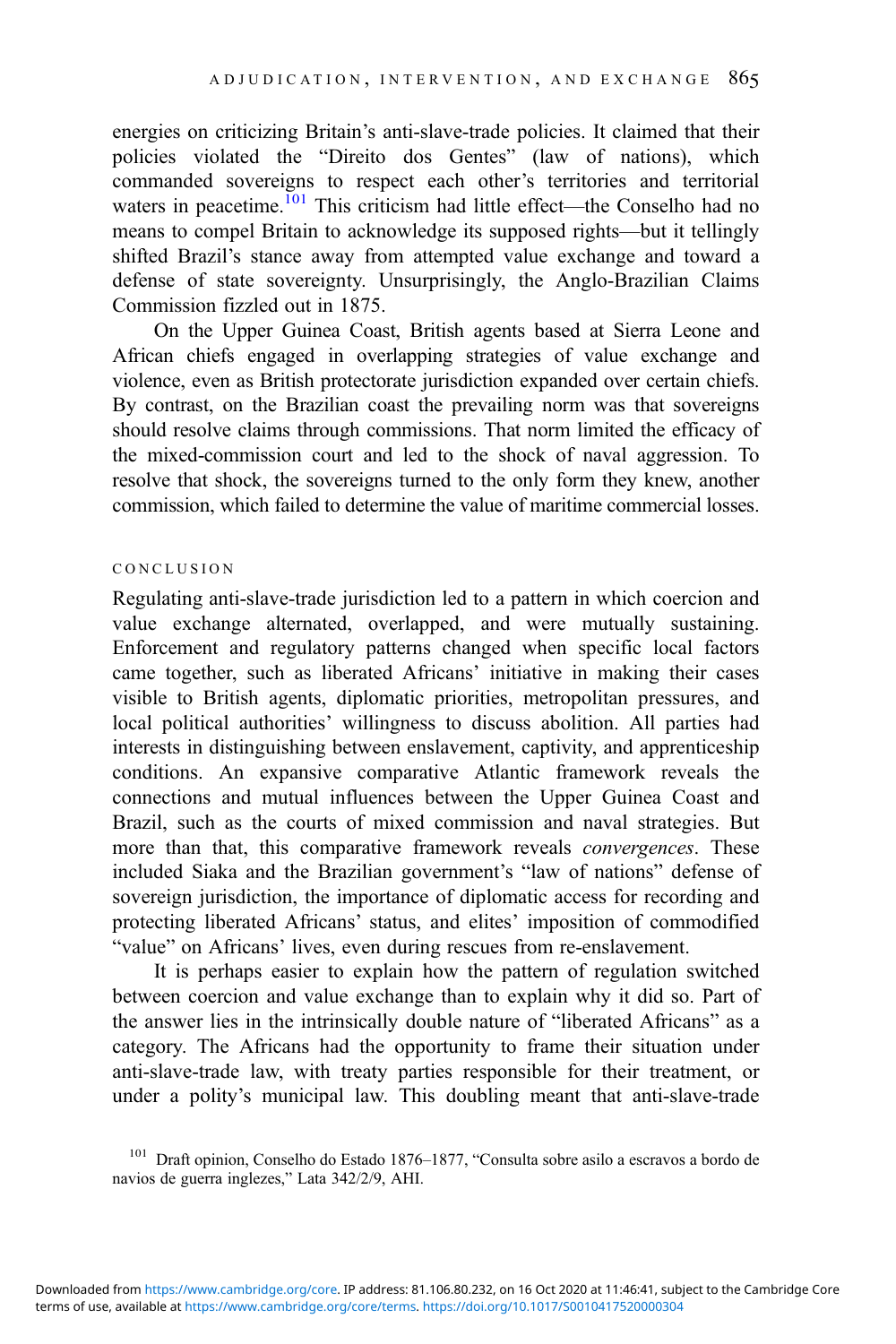legal regulation produced tension between prioritizing either the personal status of liberated Africans or the territorial authority of local sovereigns.

Within this structural tension, regulation switched between coercion and value exchange because of local agents' discretionary power. These agents were often brokers and they could choose to be aggressive or concessive, to engage with or disengage from diplomacy. For example, Kellet, Denman, and Jones raided barracoons in similar ways, yet Kellet's actions have been largely forgotten. The main difference was that he left Bolama without engaging with Governor Nozolini or African chiefs there, whereas Denman and Jones entered long discussions with African political authorities regarding jurisdiction, treaties, and compensation.

Discretionary power did not operate in a vacuum. Local elites contributed to determining how law should be regulated, sometimes as peers to British agents, and always as their engaged critics. The Brazilian government chose to ignore British requests for information about liberated Africans at the Casa de Correção, and yet protested vigorously when the Cormorant attacked the fort at Paranaguá. Both events involved British agents intervening in Brazilian institutions such as prisons and forts. Yet Brazil's government was more willing to pass new abolition legislation in response to the latter case because it had more sovereignty over ships and forts, and valued them more highly, than it did liberated Africans. Coercion and value exchange resulted from discretionary action that had different effects depending on how far local political authority controlled territory and how much value local elites placed on what (and who) was affected by the action.

The interactions between Africans' demands, discretionary power, and local elites point to a final paradox regarding sovereignty and the discourse of "civilization." British agents may have regarded Brazil as a civilized (albeit weak) polity worthy of treatment according to the law of nations, unlike "uncivilized" African chieftaincies. Yet one result was a British assumption that Brazil's governing elites had little personal authority to stop slave-trading to and from Brazil: in a civilized polity, political authority and commercial activity were theoretically separate realms. By the same logic, African chiefs were "barbaric" partly because they did not separate political representation from personal commercial interest.102 Yet such concentrated personal authority meant that British agents were willing to believe that African elites had greater discretion in conducting their maneuvers than did Brazilian elites. For if elite political responsibility resided at a personal level, then nuanced, interpersonal, responsive regulation was possible, leading to more flexibility between coercion and value exchange.

<sup>&</sup>lt;sup>102</sup> The complexities of Poro, detailed above, demonstrate just how detached from reality the civilizational ideology was.